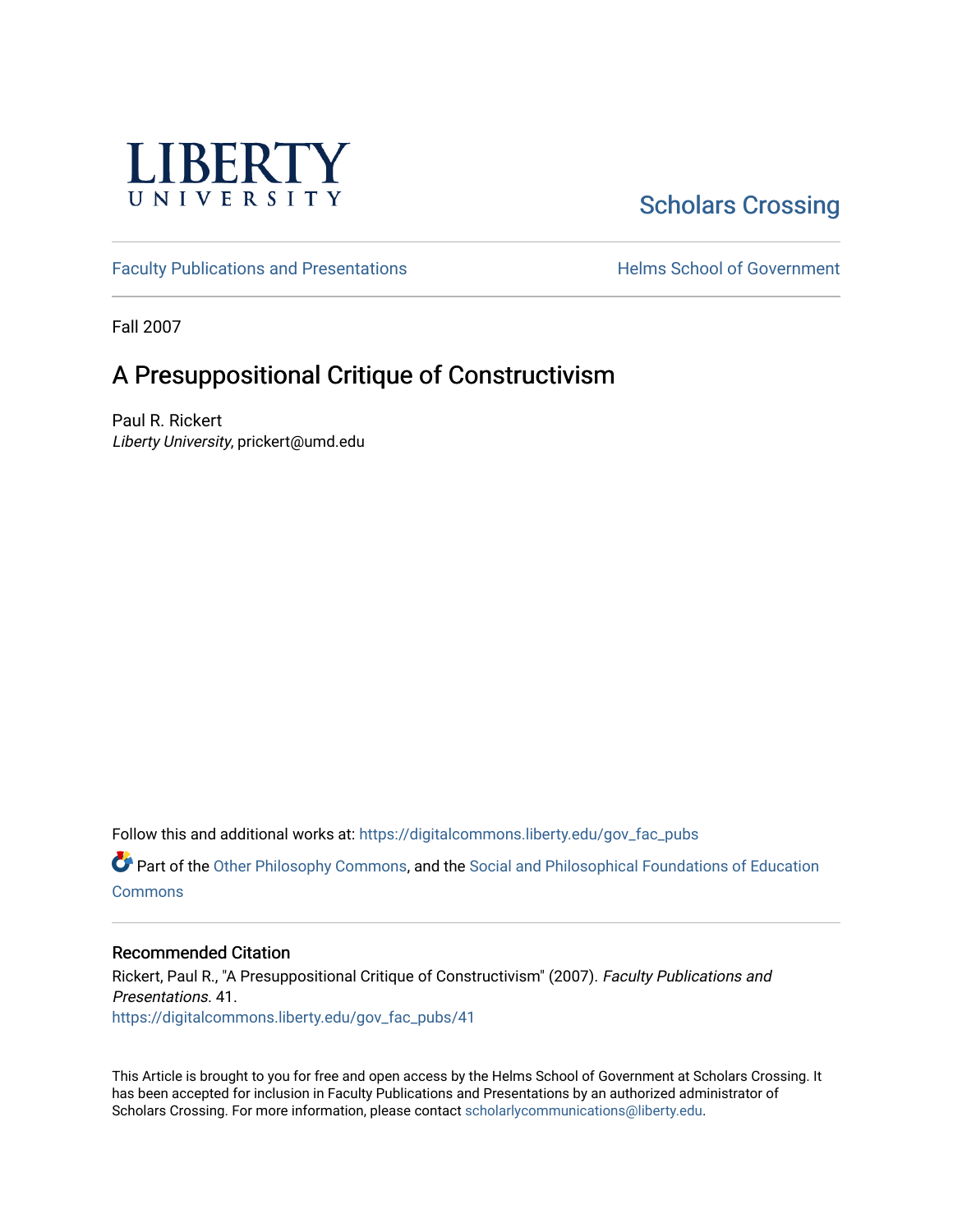A Presuppositional Critique of Constructivism

Paul R. Rickert, M.S., M.C.J.

Assistant Professor of Criminal Justice

Liberty University

Fall 2007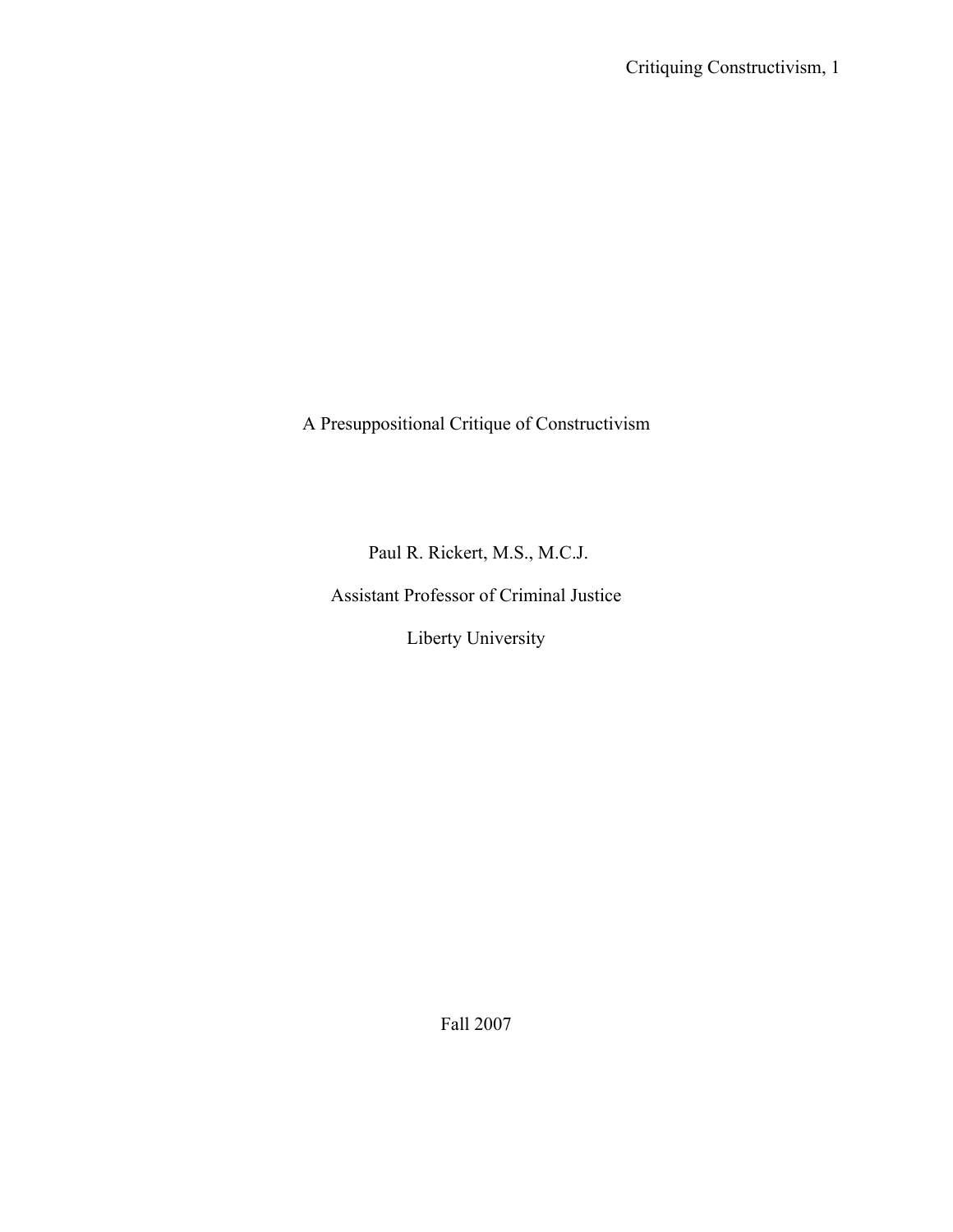#### Abstract

Educational theories have roots. They have roots in broader philosophies, conceptions of the nature of reality, and the theories utilized in classrooms to teach have implications for broader society. Specifically, this paper discusses the problems of constructivist theory in the classroom.

The author takes a presuppostitional view and shows that all systems have most basic beliefs which are un-provable. So at the heart of any form of interpretive schema is faith in that schema. The author discusses ontological and epistemological options and how shifts in philosophy change the order of the most basic beliefs, but not the fact that they are beliefs, nonetheless. The author discusses the role of theories of truth, and how a fact-constructivism embraces a relativist position that is self-refuting and ultimately untenable absent a suspension of laws of logic. The author argues in favor of *revelation* from God as axiomatic and demonstrates how logic can exist on that basis, whereas on a secular basis, philosophy cannot generate any True facts whatsoever. The author then looks at the educational theory of constructivism and examines the theory and the classroom practices it endorses it in light of the presuppositional critique.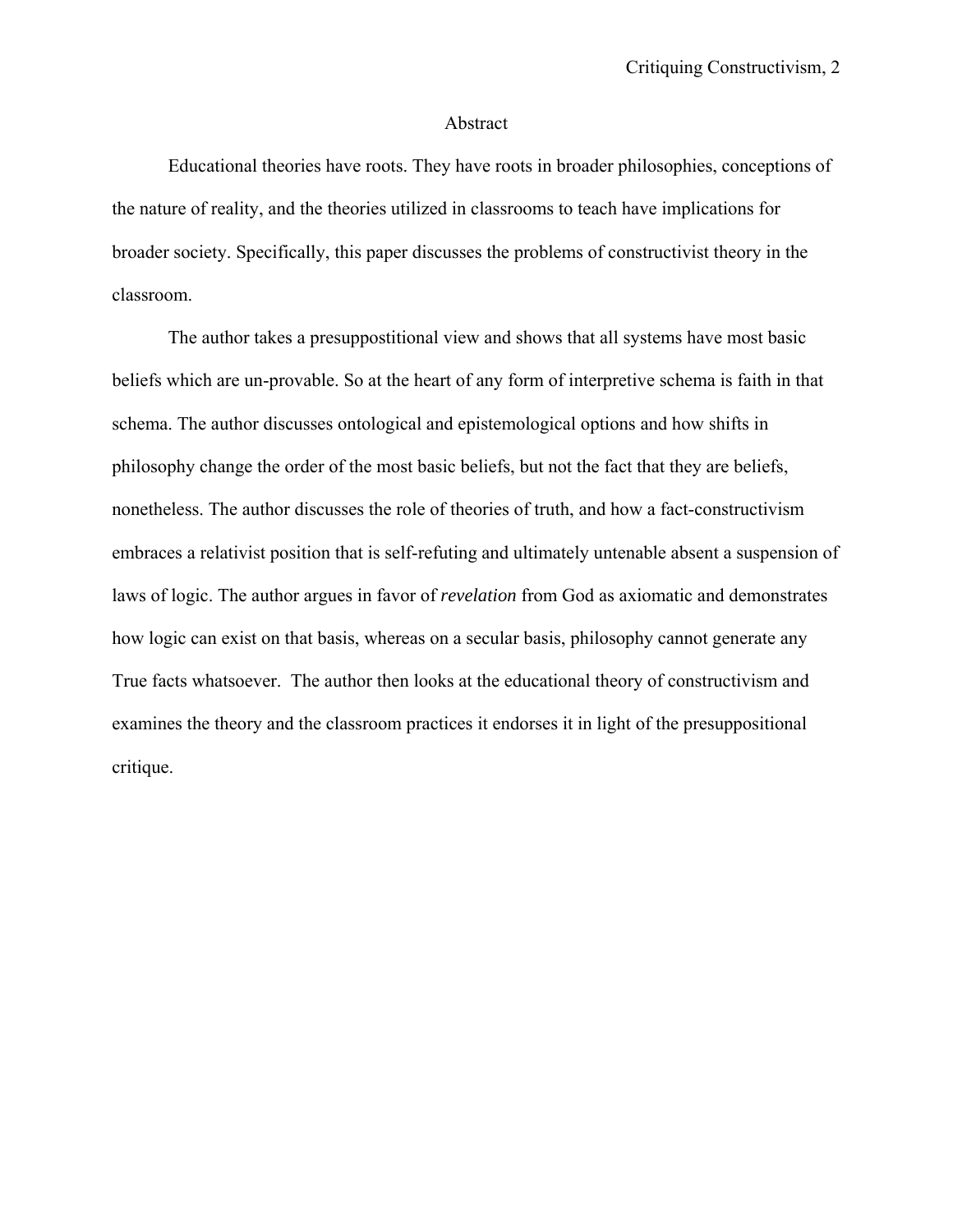When a "theory of everything" or a meta-narrative is set forth, an author stands in one paradigm while wishing to destroy that one while creating a new one. Constructivist theorists do this very thing when they stand on the shoulders of traditional theorists with regard to logical argumentation, the notion of the value of persuasion, and purposiveness (writing a book to inform others, make money, and arguably believing themselves correct) but in doing so, essentially knock their own foundations out from beneath themselves. Their own theory does not give them impetus to say anything about the theory.

When philosophical constructivism is extended into the realm of education (yielding the educational theory called constructivism) the philosophy sets forth specific practices. While these are ideologically supported, they seem to have less research based support.

The argument that set forth is a presuppositional one. Specifically, that it is one's presuppositions that characterize and even constrains acceptance of one meta-narrative or another. Everyone accepts some form of meta-narrative (even those who rail against metanarratives have one of their own). It is vital to think on the level of presuppositions (or axioms) because these always play an important, yet often hidden role in discourse. Schlossberg clearly illustrates the importance of understanding assumptions and their role:

Assumptions, in fact, are more powerful than assertions, because they bypass the critical faculty and thereby create prejudice. If someone argues the proposition that modern intellectual people do not believe in religious dogmas, I am able to judge whether his arguments are persuasive. The simple act of listening to an argument is almost enough to engage it. But if I listen to someone discourse on a related subject in a way that only *assumes* that modern intellectual people do not believe religious dogmas, my mind tends to accept the assumption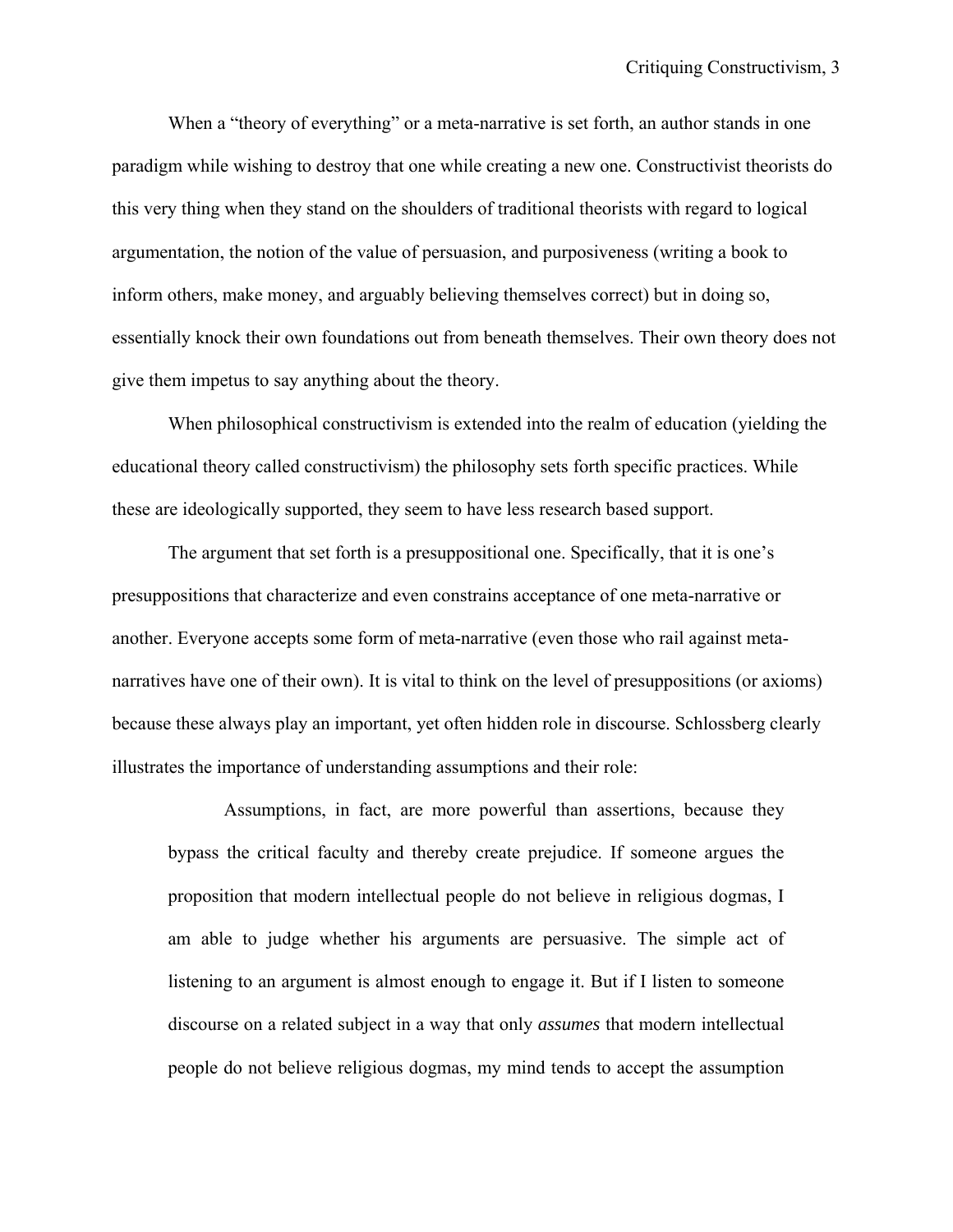and bypasses it in order to engage the argument which, in fact, depends on it. That bypassed assumption is the pocket of enemy soldiers that was ignored in an effort to engage the main body of the adversary, and it lies in wait to strike from the rear. A false assumption can be combined with an unassailable argument, which then proves the truth of what is false. The false assumption is additionally beguiling because it often appeals to one of the worst instincts – the desire to be fashionable or at least to avoid being associated with the unfashionable or the unpopular (1990, pp. 210-211).

*A priori* human mental endowments must exist for learning to take place (Clark, 1968, p. 57). If, as the empiricists argue, even the *law of non-contradiction* is empirically discoverable, little has been gleaned from Nietzsche, Dewey and Sartre; empirical discoveries can never be laws as experience can never give universal judgments; mankind is constrained by its temporal nature, only knowing the past (ibid). Therefore, this argument assumes *a priori* endowments<sup>1</sup>. Given this assumption the Sapir-Whorf hypothesis on which much of constructivism rests - that "language precedes thought" - is incomplete<sup>2</sup>. The question must be raised, how is anything, including language, even learnable at all? The only possibility is that at least some *a priori* endowment exists. Most notably, the author would argue, is that mankind is equipped with memory, classification, recognition/attribution faculties, and logic (inductive and deductive

1

<sup>&</sup>lt;sup>1</sup> For Durkheim, this was Cultural Collective Representations  $\&$  Mental Collective Representations; for Mead this was social interaction or language and meaning (Bergesen, 2004, p. 2). Both accept a materialist presupposition; the idea that we are composed solely of matter, and the organic "brain secretes thought like the liver produces bile" (Pierre Cabanis). I reject this presupposition in favor of the notion that my soul or mind is who I am and it animates my body.

<sup>&</sup>lt;sup>2</sup> The second and third propositions are that "Language is not a given" and "Language is culturally determined". The three propositions create a both a "linguistic determinism" and a "linguistic relativity". I would argue that language did not arise out of a social need, but God endowed Adam with this for him to name the animals, but more importantly so that Adam could talk with God, and vice versa. Even after the Tower of Babel incident, language (whichever one spoke) corresponded to a meaning in the mind that was communicated. Language does change as technology and culture change, but nonetheless it still communicates meaning.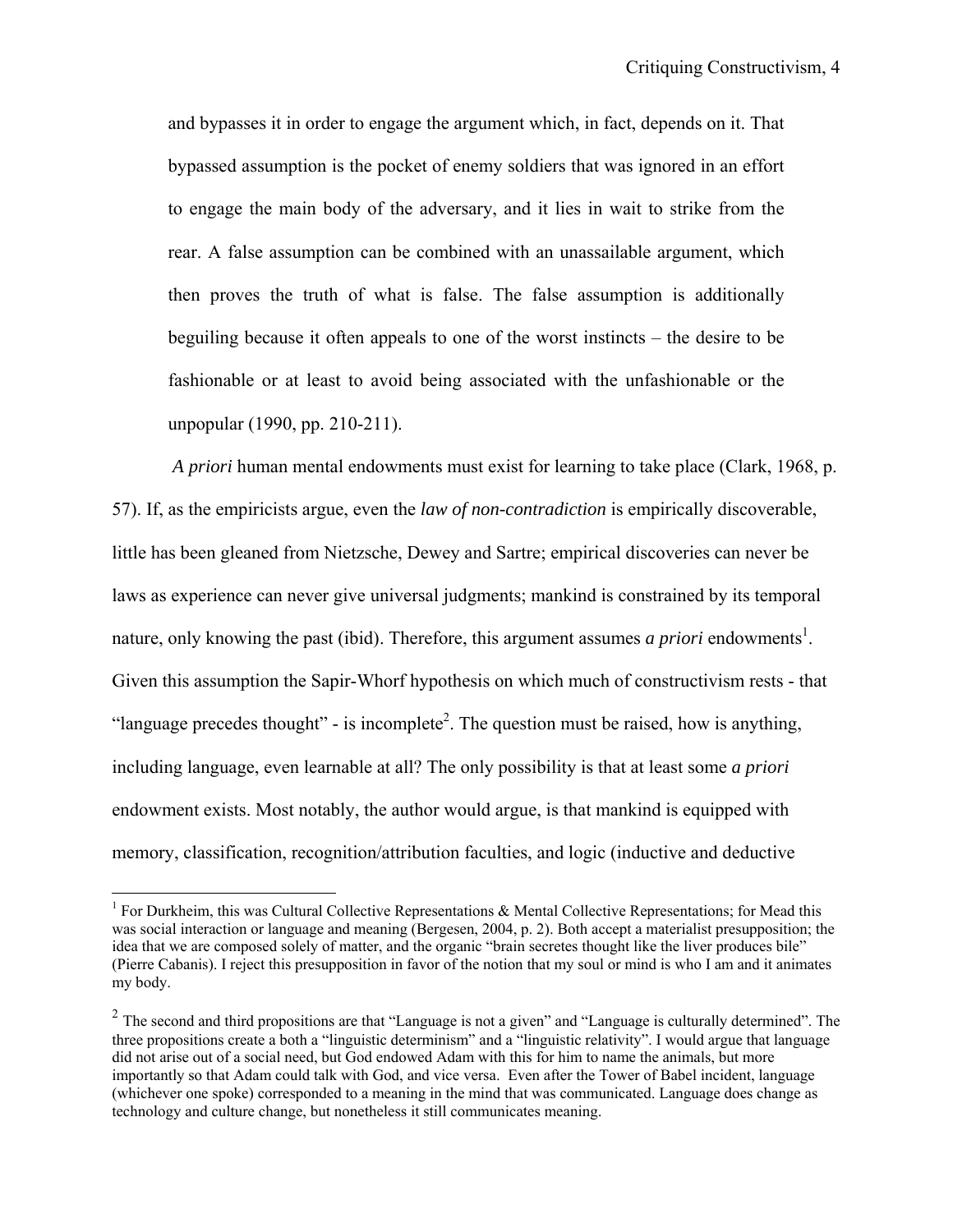reasoning capabilities). Some forms of the way people think are socially constructed to be sure, but to argue that only a surface reality<sup>3</sup> exists, the reality of everyday life in Berger and Luckmann's terms, and to ignore the full range of worldview options is naïve for the presuppositionalist. Van Til would assert that both Christians and non-Christians employ logic, but non-Christians employ it to suppress the truth (Rom. 1:18) (as discussed in Frame, 2004). Both use the same laws of logic, but the non-Christian has "no basis for believing that the laws of logic apply to reality" (ibid).

 Essentially, what people believe about ontology (being or beings), epistemology (knowing), hermeneutics (interpretive methods) and axiology (valuations) and the manner in which thinkers order them, or give them primacy, dictate the kinds of answers one can arrive at regarding all of life. This is what is called *worldview* (Weltanschauung). Each decision on the basic questions provides an axiom and leads to other axioms based on those foundational beliefs. Foundational beliefs are just that, beliefs; they are non-provable. So in some respects, perhaps Rorty was right when he said that truth is "what our peers will let us get away with saying" (as quoted in Plantinga, 1982, p. 50). While one cannot act as if presuppositions are provable, it is possible to make arguments in favor of and demonstrate coherence and validity, and demonstrate that they are valuable in interpreting the world. The question is, are presuppositions being considered by those who hold them? Are they useful in making sense of the world or reason and experience; the world that is known? As Gordon Haddon Clark puts it, "…can we assert creation without implying something about zoology? No, truth is not thus disjointed. It is systematic. And *by the systems they produce*, axioms must be judged (emphasis added) (1968, p. 60).

#### Ontological Options

 $\overline{a}$ 

 $3$  Throughout the paper I will use small r-reality and capital R-Reality to represent perceived or subjective reality and ultimate Reality respectively. Also truth and Truth will be used to indicate subjective truth and ultimate conception of Truth respectively.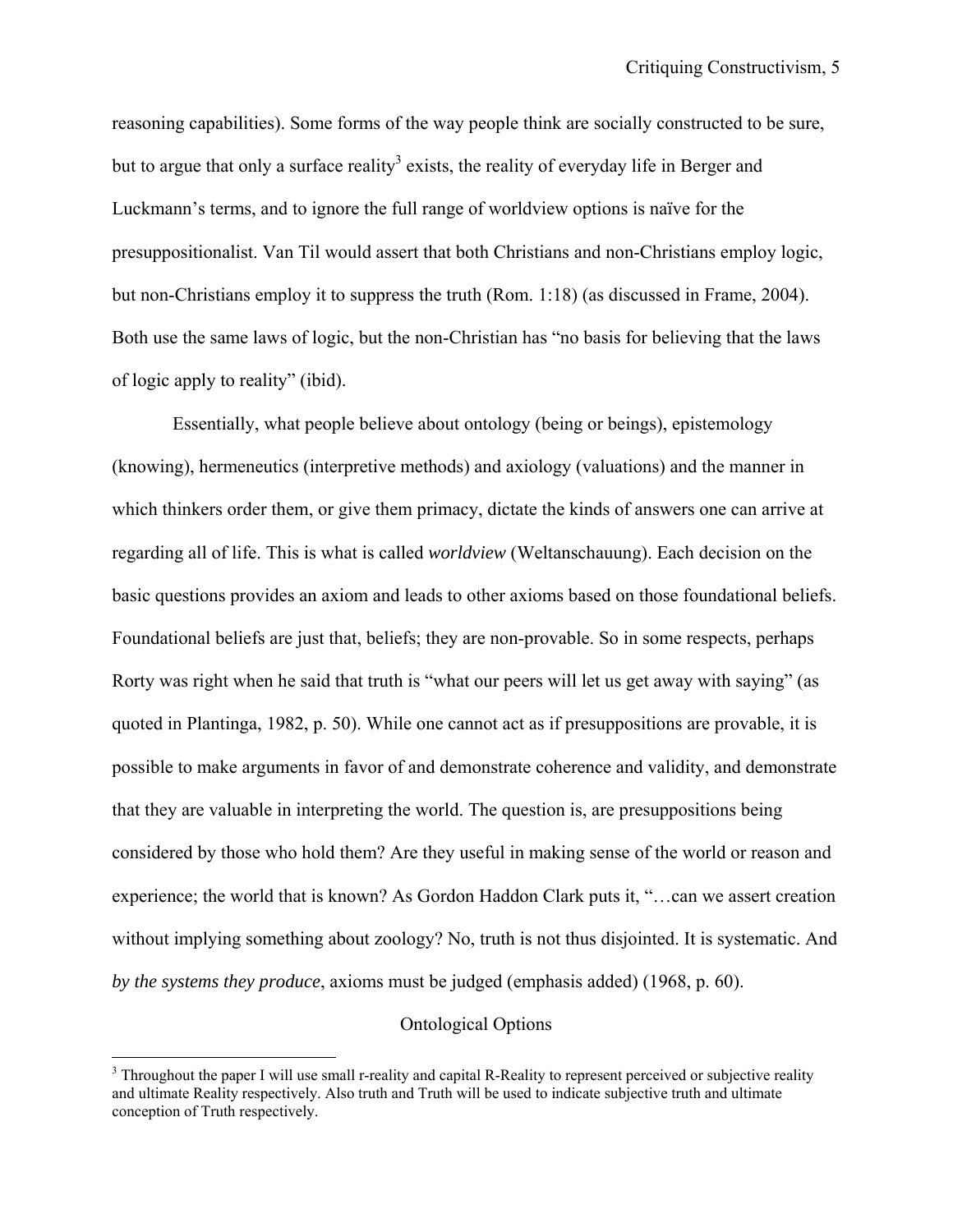Ontology basically deals with the questions "Who am I?" and "How do I exist?" (Martin, 2006). The answers to these questions could be wildly divergent, and historically this can be seen in various faith systems, both religious and non-religious. But essentially, whether one examines a Babylonian creation epic or is reading a modern attempt to explain big bang cosmology, there are still the same two options, a super-naturalistic or a naturalistic explanation (Ibid, p. 19). One's choice in this regard dramatically affects choices in the other arenas. Subsequently people accept ideas about the type of special or natural creation we live in, and the type of creator or process that brought about this world, but this is beyond the scope of this paper. T.S. Eliot gives the options quite clearly, "Either everything in man can be traced as a development from below or something must come from above" (as quoted in Schlossberg, 1990, p. 174).

 Typical options (see Appendix A) regarding questions of ontology begin with the concepts of *Ontological Realism* (that a world exists independent of human cognition, thought, or speech processes) and *Ontological Idealism* (that "the world" is a construct of human cognition and thought) (Appendix A). In the end these choices are based upon personal decisions with regard to the broader category, natural or supernatural. The supernatural option, leads the author to assume a Creator. The Biblical concept of the Creator God is most compelling on numerous levels, and thus answers to the subsequent ontological issues are developed on that basis. *Ontological Realism* seems most appropriate to the author because when a person's noetic activity ceases, the world continues and that is because a "proposition exists because God thinks or conceives it" (Plantinga, 1982, p. 70). So in some sense I accept a form of constructivism of Reality, in that God constructs it by His thought. He creates a proposition by thinking/speaking it and thusly He also believes its truth. Plantiga argues that the most sensible anti-realists are Biblical theists (ibid).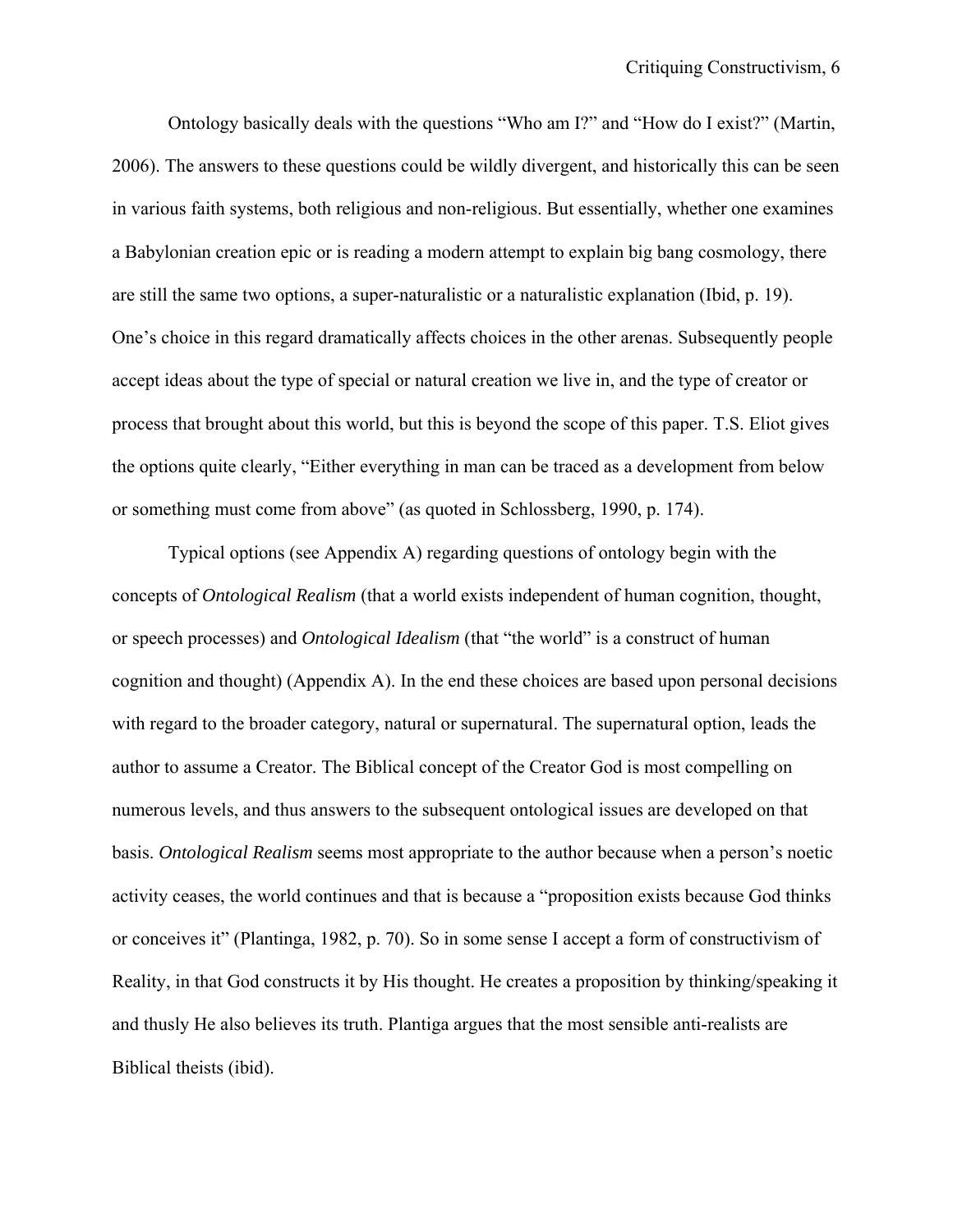So to clarify: Ones choice regarding a NATURALISTIC or SUPER-NATURALISTIC Ontology lead to choices regarding a *real* or *ideal* ontology of the world (creation).

#### Epistemic Options

 The concept of "how we know anything at all" and on "what basis we accept that knowledge" is not as straightforward as the ontological options. To clarify the concept, John Peifer (as quoted in Naugle, 2005, p. 321) states "Do we, in knowing, by means of what is thought, attain to things, to realities which enjoy an independence in physical existence outside of thought, or do we by knowing attain only to what is in thought?" Peifer continues, "Does thinking terminate in things or in thought?" (ibid). Plato attempted to answer this question in *Republic*, Book VII with *The Allegory of the Cave*. Briefly, Plato's argument is that people are like chained prisoners who can only view in one direction, toward the wall of the cave they are within. There burns a fire behind them illuminating objects and their own shadows. This is all they know and all they can know, but do not realize that there is a real thing, a so-called Platonic "form" that is what is really real, and they only see the shadows (Plato). $4$ 

 Plato's answer to the question is that human thinking ends in representations of things, and "if the prisoners are released and disabused of their error" that they would actually see and know what is really Real (ibid). Of course Plato's point is that people need to be ruled by philosopher-kings (like himself) so they can be released in wise manner from their slavery. Plato answered his epistemological question based on his ontology. This pattern (deal with ontology first, then epistemology derived therefrom; followed by hermeneutics, etc.) basically held true until the Enlightenment. It is at this point we see a shift in primacy from being to knowing, or rather, from ontology as primary, to epistemology as primary. Knowing came to precede being, as Descartes placed the rational self as the foundation of knowledge with "*Cogito ergo sum*" ("I

<u>.</u>

<sup>&</sup>lt;sup>4</sup> "The Matrix Trilogy" movies put this concept in vivid detail, albeit with extensive artistic license.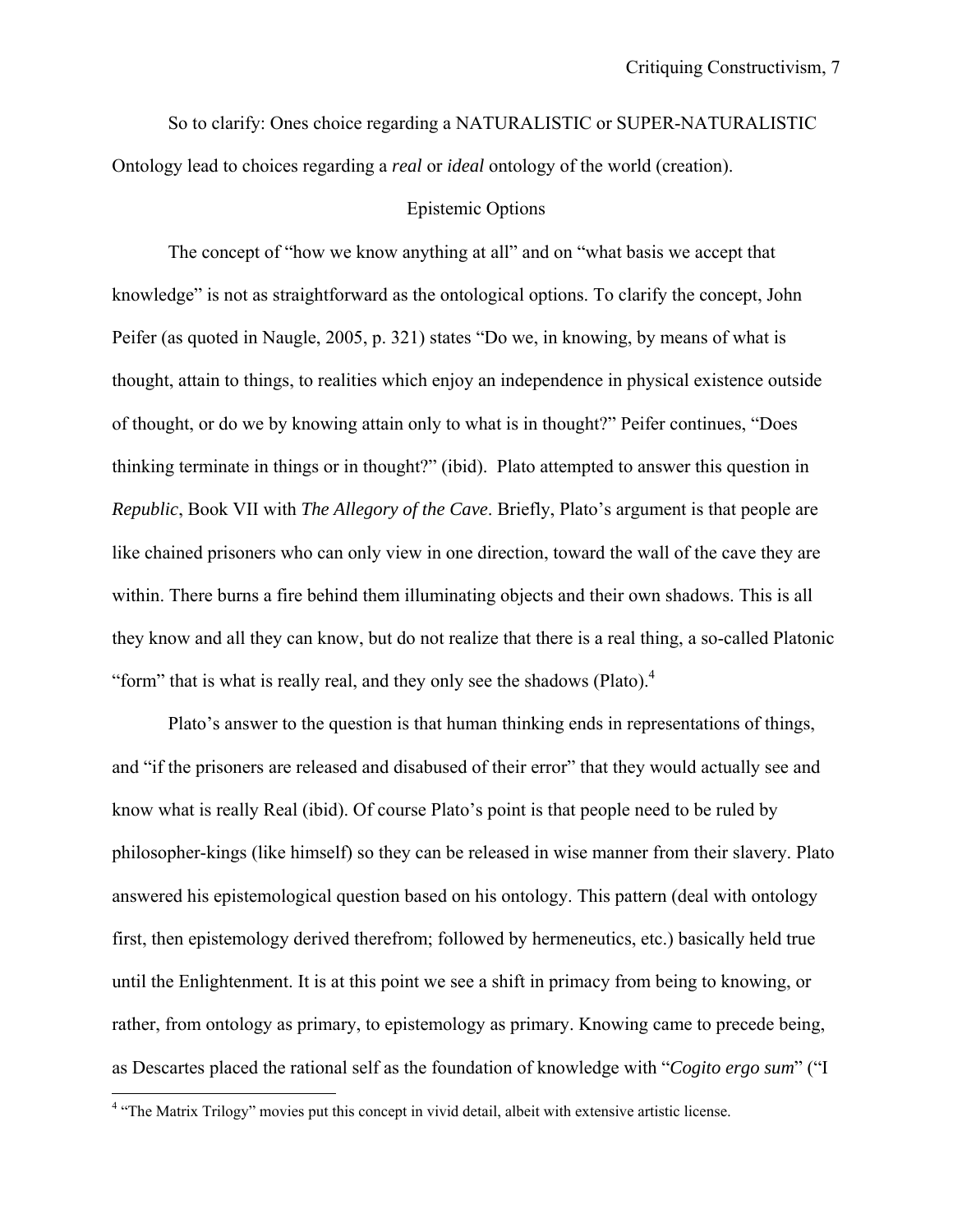think therefore I am") (Sire, 2004, p. 216). Thinking and rationalism (not mere rationality) become the hallmarks of the Modern world. In science this worked wonders, but in philosophy the result was more dismal.

 Hume raises the question "How is it that we know anything?" and Kant attempts to answer him. The effect though is "exalting the knowing self to the position of 'creating' reality" (ibid, p. 218). Nietzsche furthers the Cartesian argument and questions the certainty of the existing self. "What if it is the thinking that creates or causes the *I* rather than the *I* that causes the thinking?" (ibid). So as Sire points out, we shift again "from knowing to meaning" and knowledge can no longer be a basis for anything and *truth* (and Truth) vanishes (2004, p. 217). "In the absence of truth there is only power" (conversation with Dr. David Beck, October 9, 2007) as justice vanishes when truth does. It is this *power* that postmodernists typically focus on. *Truth* and *truths* are "power" and "the authority to determine what counts as true is also the power to determine who counts as important" (White, p. 55). This plays an important role in educational philosophy as one might imagine. So essentially there is a shift in what is seen as the philosophical first question. The Pre-moderns structured philosophy in the following manner: ontology  $\rightarrow$  epistemology  $\rightarrow$  hermeneutics; the Modernist in emphasizing knowledge changed the order to epistemology  $\rightarrow$  ontology  $\rightarrow$  hermeneutics; the Postmodern era now emphasizes meaning which reorients the questions again to hermeneutics  $\rightarrow$  ontology  $\rightarrow$  epistemology.

 The position that Plato ends with is what might be called naïve realism or common-sense realism. The notion is that meaning is found in a "'vertical' relation between terms and their referents" or rather, words correspond directly with Reality (Sayer, as quoted in Nightingale and Cromby, 2002, p. 703). Naugle discusses variations on this concept of ideas in the mind and their existence outside a person's mental concept. He argues that there are three options with regard to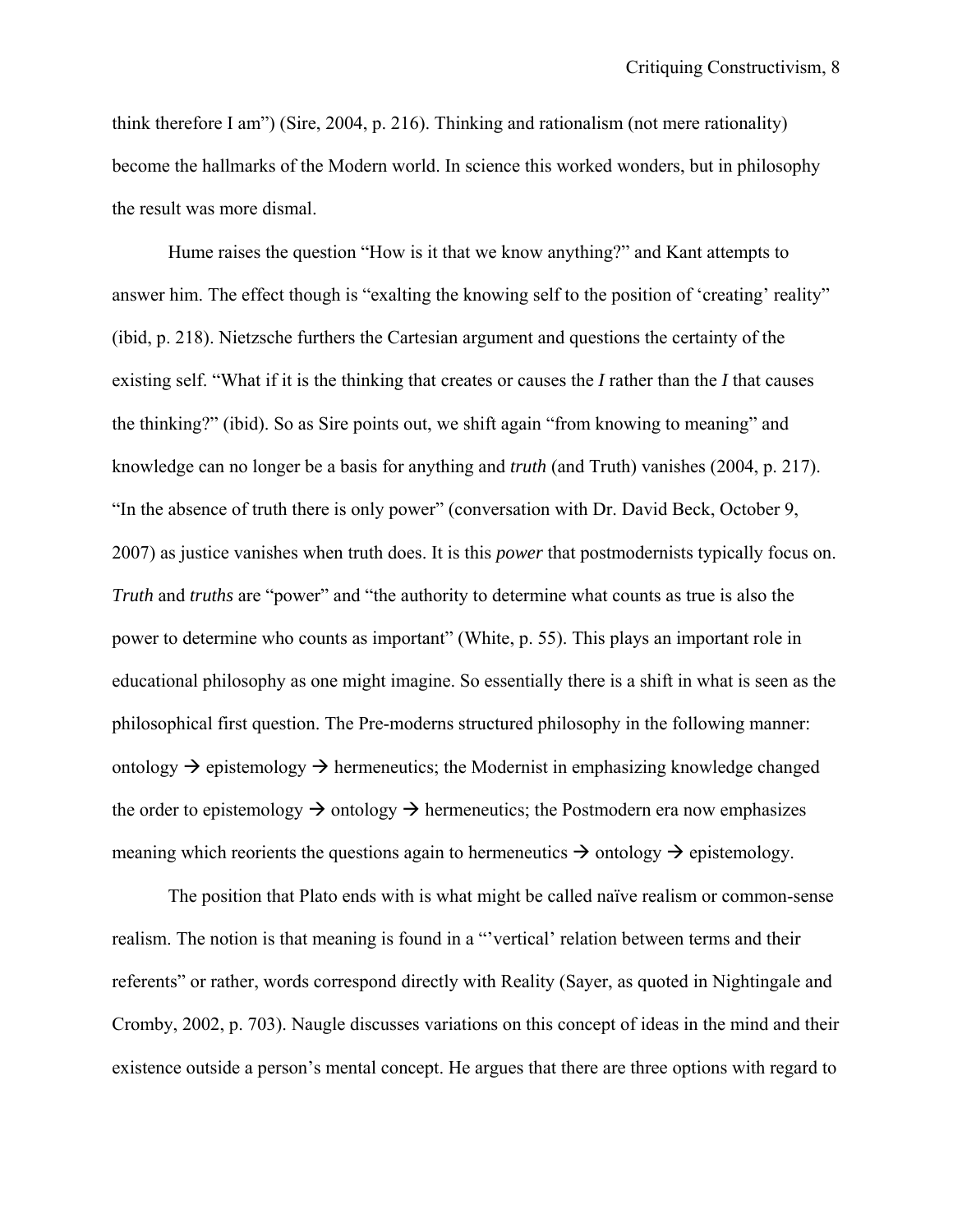epistemology; naïve realism, creative anti-realism, and critical realism (see a typical options

chart in Appendix A – although only two options are present). The following premises

describing the positions are from his book *Worldview: The History of a Concept* (2002, pp. 322-

324).

*Naïve Realism* 

- 1) an objective, independent reality exists;
- 2) the character of this reality is fixed and independent of any observer;
- 3) human knowers have trustworthy cognitive capacities by which to apprehend this fixed reality unencumbered by personal prejudices and traditions;
- 4) truth and knowledge about the world are discovered and certain, not invented and relative

*Creative Anti-Realism* 

- 1) while an external world may, and probably does exist, its objective character remains forever obscure;
- 2) human knowers lack epistemic access to apprehend the world as it is in itself
- 3) what poses as reality is linguistically constructed, an idealistic product of the human mind;
- 4) consequently, truth and knowledge about the world are not discovered and certain, but invented and relative.

### *Critical Realism*

- 1) an objective, independent reality exists;
- 2) the character of this reality is fixed and independent of any observer;
- 3) human knowers have trustworthy cognitive capacities by which to apprehend this fixed reality, but the influences of personal prejudices and worldview traditions conditions or relativizes the knowing process;
- 4) truth and knowledge about the world, therefore, are partially discovered and certain, and partially invented and relative.

So the Naïve Realist would answer the question, "can we know truth it itself" (ding-an-

sich) in the affirmative. The Creative Anti-Realist would also answer in the affirmative, in that

truth is created within the subject, so in that sense, we can truly know what we create (truth is

subject-laden), but the Critical Realist would answer both yes and no. "Yes" in that we have

epistemic access to the truth, and it is Real, but "no", in that there are subjective elements to

reality (they are perspectival due to the finiteness of human beings), and sin nature constrains the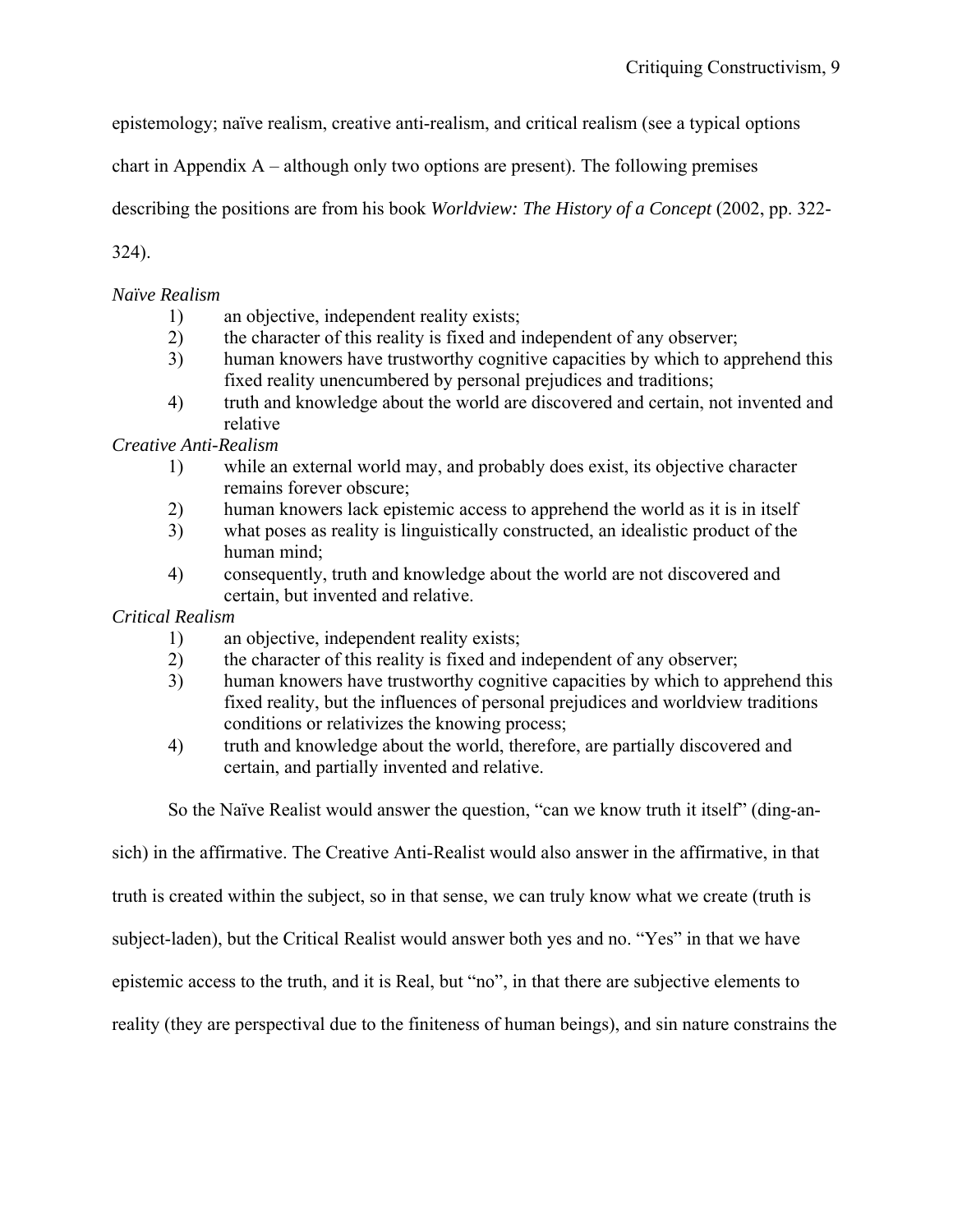ability to know completely as sinners are biased against the truth. Again, the importance of revelation is illustrated.

Van Til argues that those who do not believe in revelation "can and do argue logically, but do so on borrowed capital" (in Frame, 2000). The theistic Critical Realist would also parallel each proposition mentioned above with the following concepts 1) God thinks/spoke this Reality, so it is Real; 2) God is unchanging; 3) mankind is created in the image of God (logic) but the fall of man affects his faculties; 4) Scripture assumes Truth but the Apostle Paul becomes "all things to all men" (I Cor. 9:22) indicating the subjective nature of some truth in reality. This is also seen in 1 Cor. 13:12, where Paul states "For now we see in a mirror dimly, but then face to face; now I know in part, but then I will know fully just as I also have been fully known."

#### Truth? What is Truth?

Aristotle, in defining *truth* stated, "To say of what is that it is not, or of what is not that it is, is false, while to say of what is that it is, and of what is not that it is not, is true (Stanford). So to Aristotle, truth is a subjective acknowledgment of what actually is. This is known as the correspondence theory of truth. The correspondence theorist would argue that absolute or objective Truth is out there and the human faculties can know it. This is also essentially the Platonic or naïve realist conceptualization of truth.

 Looking at the chart in Appendix A, one can see that there are two other theories noted. Again, the chart is incomplete<sup>5</sup> and not reflecting all ways of knowing, just three of the more popular ones. It is largely on the correspondence theory of truth that constructivism levels its most devastating attack. Putnam mentions that there is "no 'God's-eye view' from which we might compare our utterances to the world" (as quoted in Nightingale, p. 703). This is something

 $\overline{a}$ 

 $<sup>5</sup>$  I am not trying to set up this chart in Appendix A as authoritative and then strike it down in a straw-man argument,</sup> but I am seeking to merely demonstrate that many philosophers do not completely understand the nature of presuppositions as demonstrated by the prevalence of incomplete charts of this sort.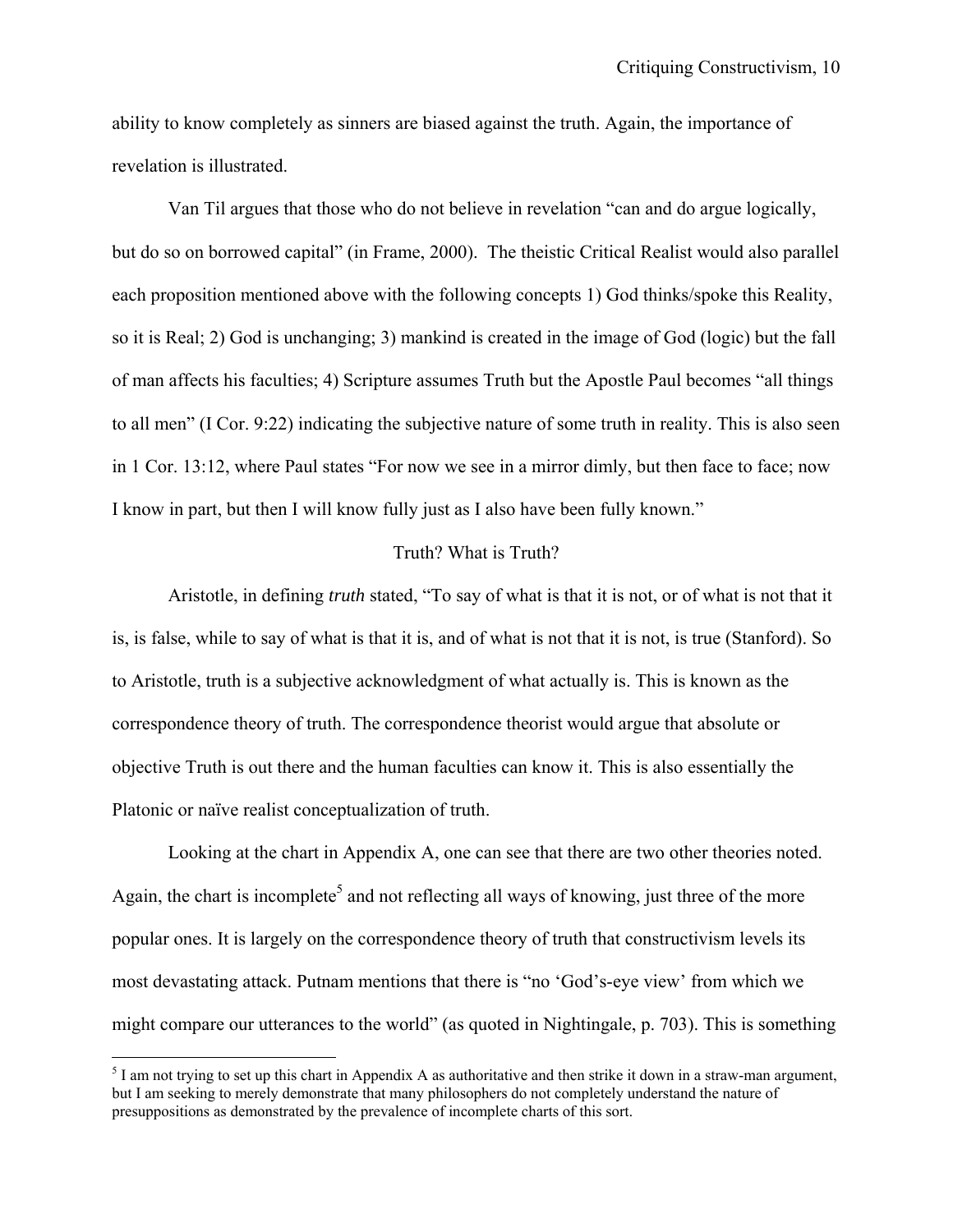unknowable, people can only make more or less compelling argument in favor of one perspective or another. Arguments are more or less compelling based on our presuppositions regarding the nature of man, knowledge, reality, and terminate in unproven assumptions (axioms) about the way things are that collectively maintain a semblance of logic and define our conceptual schemes.

 Clark is correct, that secular philosophy has failed in that it could not establish the law of non-contradiction (p. 64). According to current secular trends in philosophy, objects can be both true and false in the same given situation, undoing almost 2500 years of philosophy and denying what most experience in everyday life; namely pink is not blue and that  $1+1\neq 11$ .

 The typical understanding of truth is *justified, true, belief*. Thus, it would be written logically accordingly:

Any thinker T, knows p, if and only if

- 1. T believes *p*;
- 2. T is justified in believing *p*;
- 3. *p* is true

The major issue is that postmodern thought is destroying objectivity about facts; justification, and rational explanation, and in so doing it destroys the possibility of any knowledge or truth at all (Boghossian, pp. 15-24). There is only relativism about everything, including logic. As Boghossian, (p. 40) points out; the social constructivist picture of reality is as follows:

- 1. Since we have socially constructed that *p*, therefore *p*.
- 2. And since it is possible that another community should have constructed the fact that *not-p*, then possibly *not-p*;
- 3. So, it is possible that both *p* and *not-p*.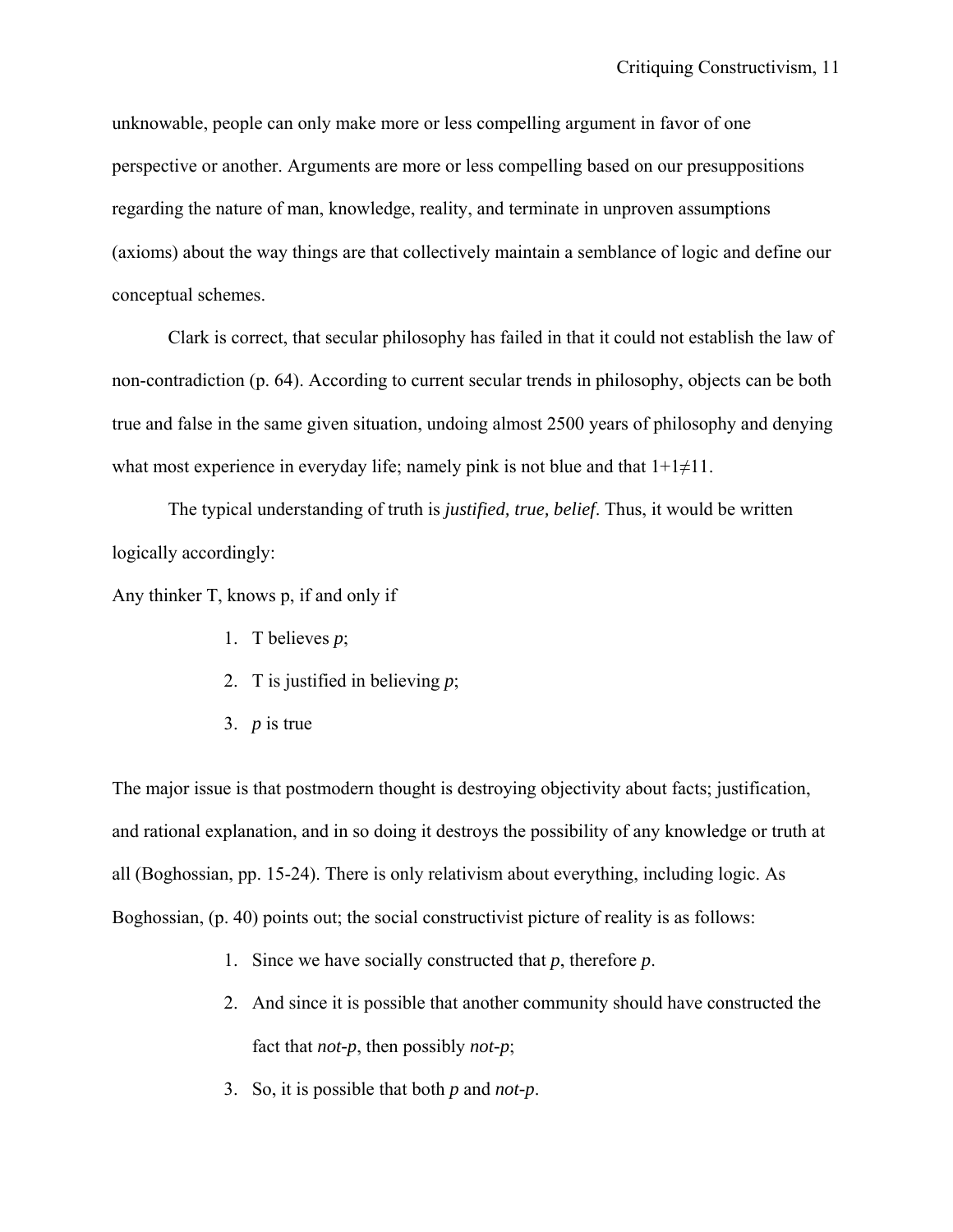He continues,

How could it be the case both that the first Americans originated in Asia *and* that they did not originate there but originated instead in a subterranean world of spirits? How could it be the case both that the world is flat (the fact constructed by pre-Aristotelian Greeks) *and* that it is round (the fact constructed by us) (ibid)?

The idea that truth is socially constructed essentially does away with any possibility about any facts at all; truth is gone, because constructivism (specifically fact-constructivism) stands contrary to the law of non-contradiction. But how can this law of logic be established if modern secular philosophy has destroyed the possibility of it? It cannot and there is only irrationalism that remains. Turning again to Clark's presuppositional argument of axiomatic revelation, John 1:1 states, "In the Beginning was the Word, and the Word was with God, and the Word was God." The term translated "Word" is the Koine Greek *Logos*. This is from where the word logic derives. Christ is the *Logos*, "the definition, the theory, the argument, the principle of law, the sentence, the wisdom … so in the beginning was, the Logic" (Clark, p. 67). Logic therefore is the description of *how* God thinks. Demonstrating this concept, Stephen Charnock (as quoted in Clark, p. 66) states, "God knows himself because his knowledge with his will is the cause of all other things."

 The law of non-contradiction merely explains the manner in which reality, as created by God's thinking, works. The thoughts in the Bible are the thoughts of God (1 Cor. 2:16 – "We have the mind of Christ"; Phil. 2:5 – "Let this mind be in you which was also in Christ Jesus."). So men have *a priori* rational endowment as God's nature is rationality. We are created in his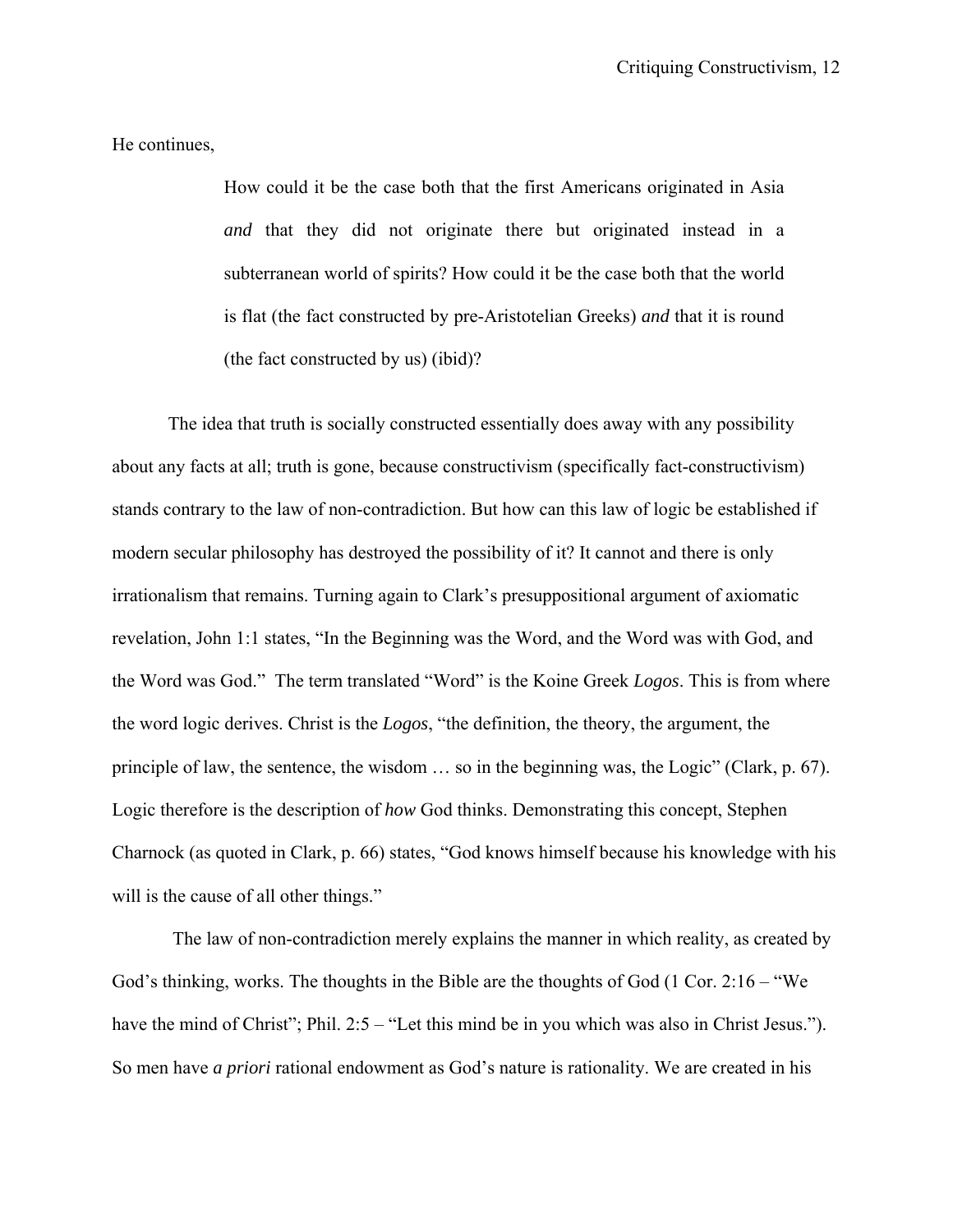image (*imagio dei*) and are "the expression on a created level of the internal coherence of God's nature" and "the science of logic seeks to discover the principles (such as the law of noncontradiction) for correct inferences and correct judgments of consistency" (Frame, 2004).

#### Historical Approach

 For purposes of describing the various philosophical options, a brief historical recounting of conceptual changes and the resulting shifts in culture is warranted. A rather common breakdown is; pre-modernity, modernity, and post-modernity. Pre-moderns characteristically accepted the authority of the church and hence there is an acceptance of the status quo with regard to the available answers to the basic questions; ontology – God created and mankind exists within that creation and can know it. This is typically accepted because the authority of the church and the truth of the Scriptures were acknowledged because "what was needed for both knowledge and virtue could be found in the resources of tradition" (White, p. 25). Education was rare and typically was focused on a study of authoritative texts, not critical studies or experimentation (ibid, p. 26). So Premoderns ultimately placed their faith in authority; Moderns lost their faith in authority and placed it in human reason around the time of the enlightenment; finally, the Postmoderns kept the Modern distrust of authority but lost their faith in reason and have found nothing to replace their faith (ibid, p. 41).

#### Pre-modernity  $\rightarrow$  Modernity  $\rightarrow$  Post-modernity

The Cartesian foundational proposition *Cogito ergo sum* sets up the Modern era; an era in which most philosophers believed certain truths were actually self-evident (Boghossian, 2006, p. 116). Descartes and Locke were both convinced of the reasoning power of the human mind to solve the deepest questions plaguing humanity (White, 2006, p. 31). Prior to this, most knowledge in Western society was religiously derived, in that the Bible was the basis for what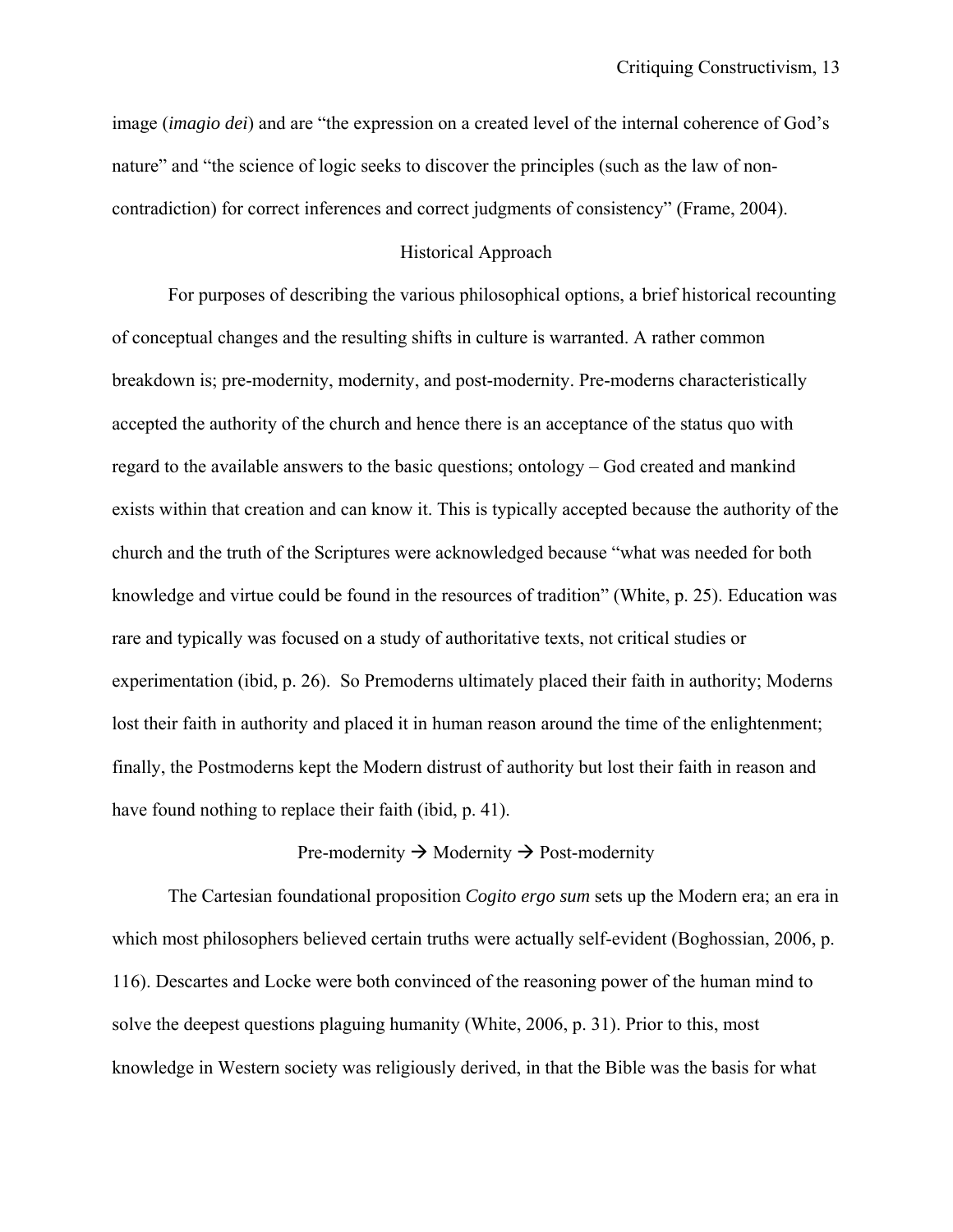was sure. For Pre-moderns, the idea "was for the Biblical text to shape the worldview of the reader" (White, p. 118). But Descartes' desire to find complete intellectual certitude was fatal to what Kant called the "Cartesian revolution" and what has become known as Modernism. Too much faith (not proof, again emphasizing the presuppositional nature of axioms) was placed in the ability of the human mind (Sire, 1997). Sire (p. 236) points out that God claims to be "I AM WHO I AM" - the self existing, self-referential one (c.f. Exodus 3:14). The rationalist approach says that there is reality and we can know it of our own inherent rationality. This has come under intense scrutiny (by both pre-moderns and post-moderns) after the failure of modernity to actually create the better world it promised since the Enlightenment. Progress has never occurred in the utopian manner of the modern context. The constructivist approach responds and asks how you even know there is Reality outside of our subjectively created reality (i.e. creative antirealism). All that can be said is that the only reality that is even knowable is that which we create. The critical realist admits fallibility in knowledge (as Kuhn so aptly demonstrates in *The Structure of Scientific Revolutions*) but adheres to the existence of an objective reality (contra-Kuhn who was an anti-foundationalist). So one can see a pre-modern, to modern, to post-modern transition that in reality can be balanced out by reversion to the pre-modern notion that there is objective truth and reality - but these things are only knowable from a finite perspective. There is a blend of the rational and objective with the subjective; honoring both the *Logos* (definition – who is Christ) and the subjective created being in his or her context. It is a reorientation from an overemphasis on objectivity (modernity) and an overemphasis of subjectivity (post-modernity).

#### Problems with Constructivism in Particular

 Schlossberg criticizes the social constructivist position in that it "always has the environment precede the idea, even when it cannot provide evidence for that order" (1990, p.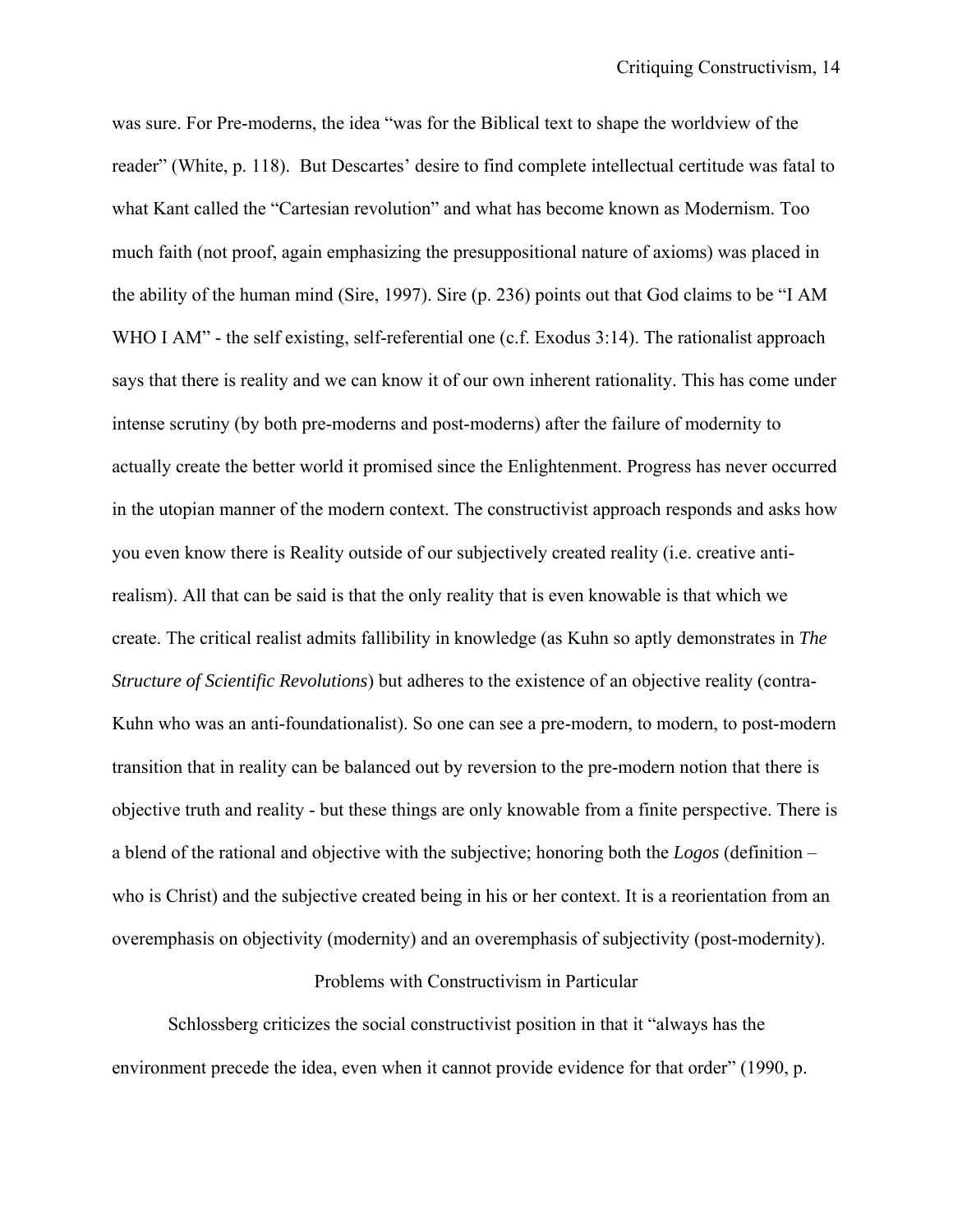154). Constructivists Berger and Luckmann admit that they take their root proposition from Marx; specifically "that man's consciousness is determined by his social being" (1967, pp. 5-6). The issue with this sort of formulation is that there is another assumption, that history is the same as nature (another derivative of Marx's materialism). Reinhold Niebuhr criticizes this in *The Irony of American History*, calling it "naïve belief". The idea that methods used in understanding nature can be used in studying human action and interaction is naïve according to Niebuhr (i.e. it is a category error). But this should be no surprise as most social scientists begin with presuppositions of the Natural (rather than supernatural) and hence "mind is a product of material origin or that human behavior is completely contingent on prior experiences" (Schlossberg, p. 153). "The habitat accounts for the opinions of the thinker and explains why his ideas are different from those of another person who lives in a different habitat" (ibid). Schlossberg continues:

The all-inclusiveness of the system [social constructivism] makes it invulnerable to refutation, regardless of the evidence adduced… All arguments are turned back as further evidence that the speaker is bound by the determining influence… which Mannheim admits is a "means for side-stepping the discussion"… Such imperviousness to refutation, far from being a sign of strength, is further evidence that these disciplines are not the sciences they claim to be (p. 156).

Karl Popper levies strong criticism of constructivism by arguing, according to the theory, that the entire theory might simply be expression of the class interests of those who advocate this theory (1971, p. 243). This is actually quite amusing as it might be the only critique that actually can not be subsumed by the theory.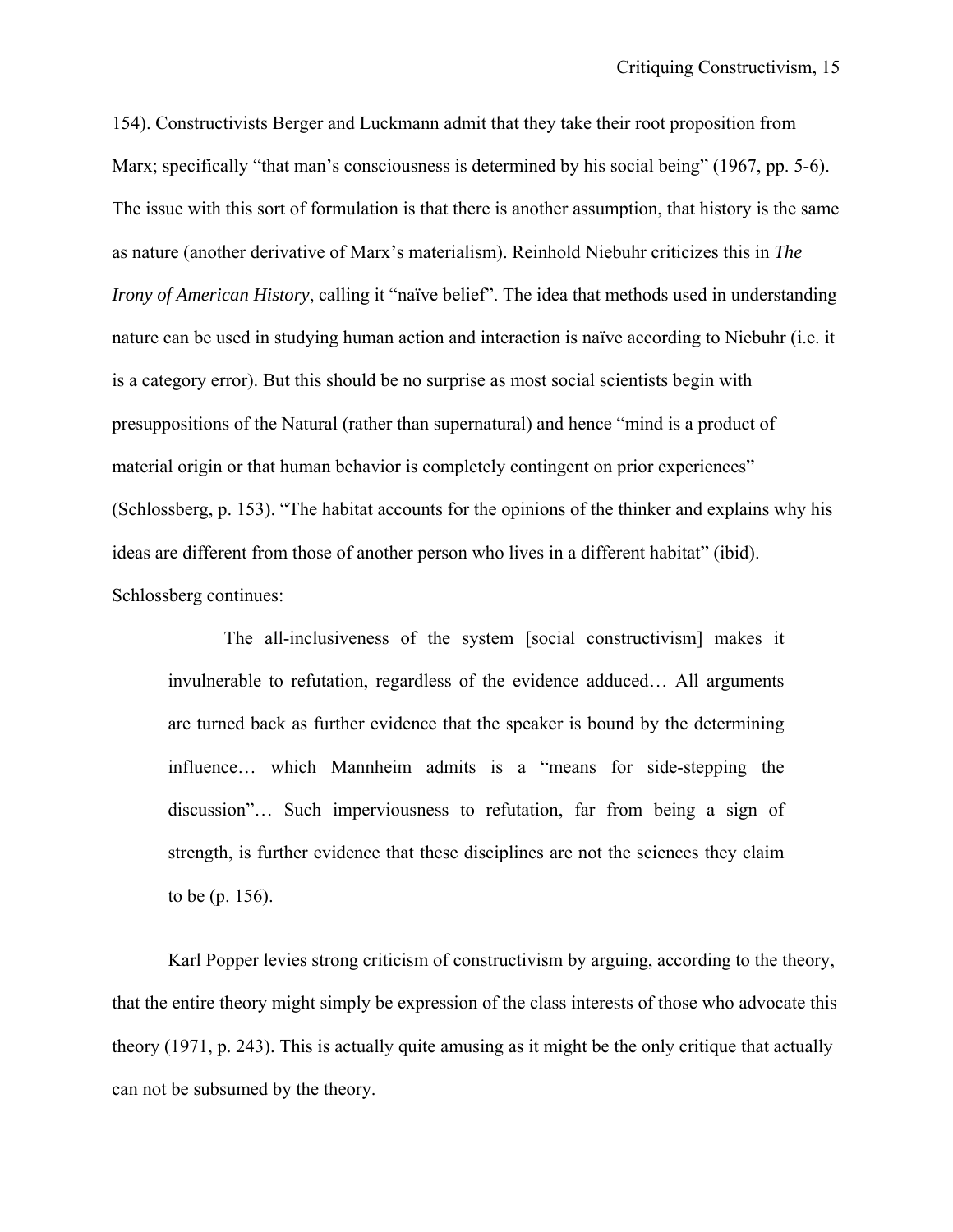So, to illustrating that constructivism is more of a faith system than a scientific enterprise, the following summation of the presuppositions is offered (from Schlossberg, 1990; Naugle, 2002; Plantinga, 1982; White, 2006; Sire, 2004; Boghossian, 2007):

- Constructivism assumes the truth of its root proposition (a la Marx).
- Constructivism assumes a value-free social science (Schlossberg, p. 155).
- Constituents of constructivism unjustifiably exempt social constructivism from its own relativization (ibid).
- Constituents of constructivism use logic and persuasion but disprove the truth of logic; the theorist falls prey to his theory (c.f. White, 2007, p. 82).
- Telling others about social constructivism is meaningless, if one assumes the truth of the system.
- Constituents of constructivism attempt to include worldviews in their analysis (Berger specifically), but fail to see their own perspective as a worldview, and removes constructivism from the criticism it levies on others (Naugle, p. 233).
- Berger's constructivism conflates a difference in representation with a difference in the thing represented (i.e. he mistakes "different worlds" for "differences in belief about the world").
- Constructivism is "hugely empowering. If we can be said to know up front that any item of knowledge only has that status because it gets a nod from our contingent social values, then any claim to knowledge can be dispatched if we happen not to share the values on which it allegedly depends" (Boghossian, p. 130). For the postmodern thinker "grammar is power: whoever controls the rules and ordinary usages of a language controls what can be thought" (White, 2007, p. 99).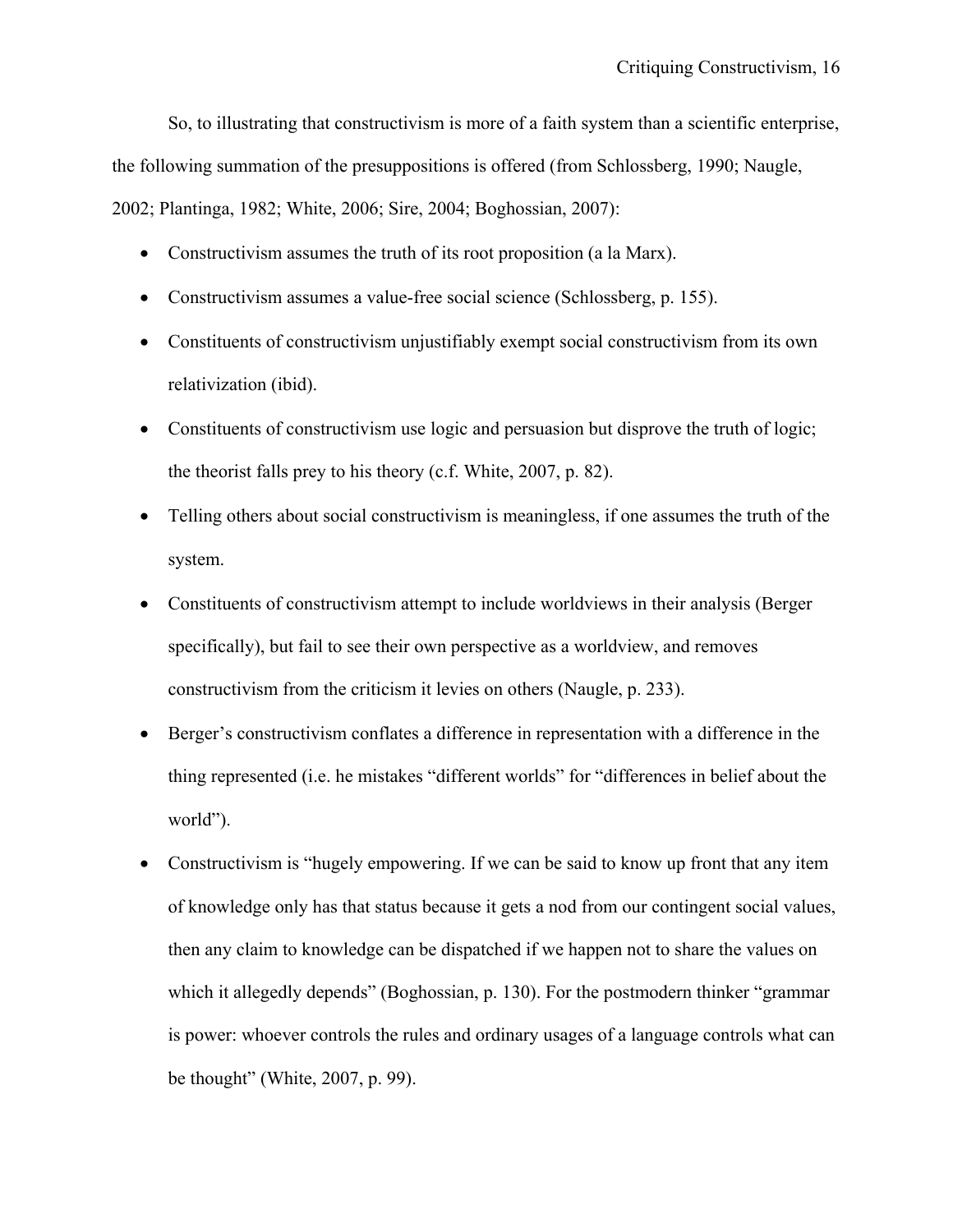- Constructivism asserts that the "powerful can not criticize the oppressed, because the central epistemological categories are inexorably tied to particular perspectives, it also follows that the oppressed can not criticize the powerful… unless we allow a "double standard: allow a questionable idea to be criticized if it is held by those in a position of power – Christian creationism, for example – but not if it is held by those whom the powerful oppress – Zuni creationism, for example" (ibid).
- Constructivism is valuable in that it demonstrates the fact that society molds us in many ways, but if it molded us in all ways, and we are simply the "product of the blind forces of nature and society, then so is our view that we are only the product of the blind forces of nature and society. A radical sociology of knowledge is also self-refuting" (Sire, pp. 236-237).
- The idea that we have no access to reality and that we can only have stories is selfreferentially incoherent. It is an illogical axiom, or "put crudely, this idea cannot account for itself, for it tells us something that, on its own account, we can not know" (ibid). Likewise, if it is true that all discourse is a power play and should be questioned (a la Foucault) then should not that proposition also be questioned? For it only makes sense if that one sentence is excluded from being a power play (ibid, p. 236).
- The answer to the question "Is Constructivism True?" can never be answered in the affirmative. From within the system, the constructivist accepts relativity, so it can be *true*  (but only in a pragmatic sense; that it is instructive perhaps), but not *True*. From outside the system, no one would accept it as true without being subsumed by the system.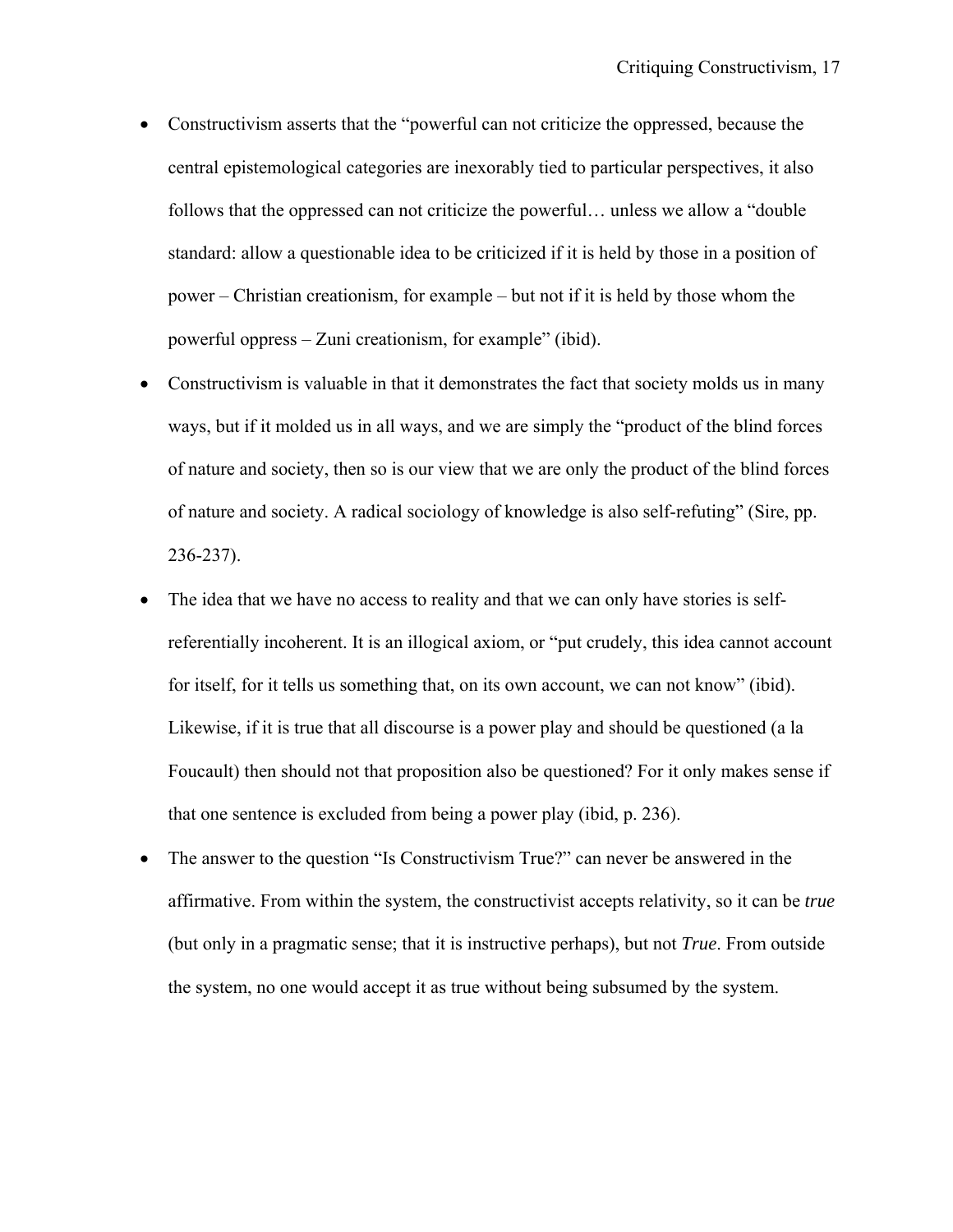Philosophical constructivism as a system is largely internally consistent in that it is strong enough to redefine everything according to the theory itself. But like any other worldview, it has certain basic propositions that are un-provable, that must be accepted simply on faith. One of the main problems with this worldview is that it terminates in the relativization of Truth to perspectival truths. There can be no True facts in this system, only pragmatic facts. This is selfrefuting in that scientific data, argumentation, and logic are used to demonstrate and "sell" a worldview that denies the Truth of those types of arguments. Secondly, it is not ultimately a livable and viable system – hard sciences reject it outright as no facts can be generated in the system, no one can fly to moon if we socially construct physics. In the end an inability to determine what is True must inevitably result in a breakdown of culture as opposed to a protection of *all* from the power of others over them, as postmoderns typically seek (c.f. White, 2007, p. 55-57). Knowledge is no longer seen a power; for the postmodern, *truth is power*. While it is important to be concerned with how Truth is used (i.e. Lincoln, Roosevelt, Hitler, Stalin, Mao, etc.) throwing out the concept of Truth altogether does not eliminate oppression, it merely changes the nature of it so that anything we dislike can be deemed oppressive, and still be called truth.

#### Constructivism in Education

 As any comprehensive theory or meta-narrative, constructivism has implications for other areas of life. In education, postmodern thinking has detrimental effects as truth and reality no longer exist other than in our perceptions and beliefs of that truth or reality. Windschitl (1999) defines constructivism as the "belief that learners actively create, interpret, and reorganize knowledge in individual ways" (p. 151). Similarly, Siegel argues that "knowledge is acquired through interactions with the environment". Both of these theses in educational constructivism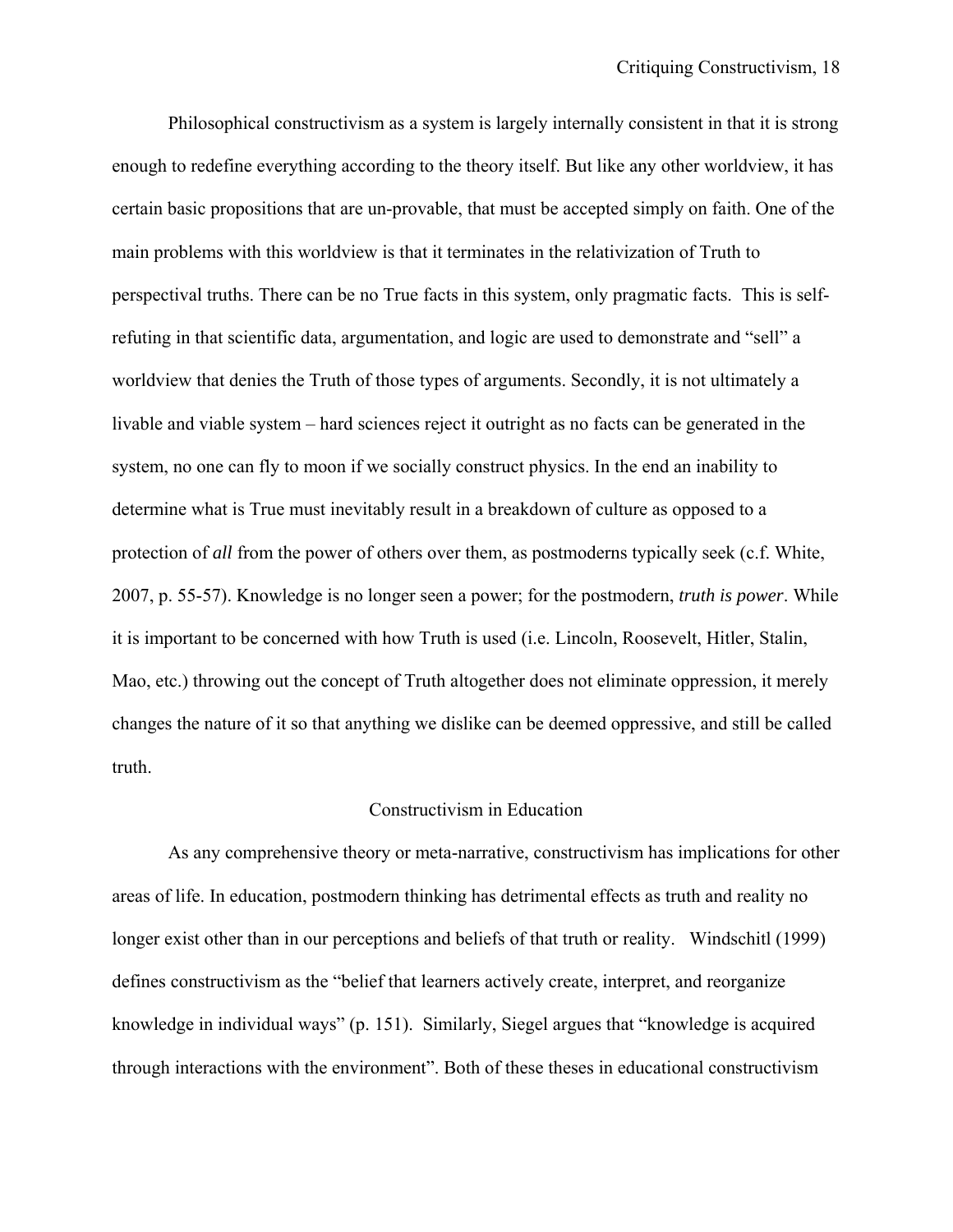have direct roots in philosophical postmodernism in the social constructivist vein. Referring back to previous discussions, philosophically, Modernism primarily appeals to rationalism, postmodernity primarily appeals to meaning. If an object or concept in one's mind does not actually reflect some reality outside the mental concept, then interpretation and meaning become absolutely essential. If two people can have no actual common external reference point, then all communication is essentially pointless. But, as people do exist in society, and they have a pragmatic need to act as if things were commonly referable, people thusly do engage in social activity. To that end, education needs to be reconceived as "all knowledge is invented or 'constructed' in the minds of learners. It can't be any other way, postmodernists say, because the ideas teachers teach and students learn don't correspond to any objective [external] reality" (DeLashmutt & Braund, 1996, p. 99). Given the constructivist view of truth, the purpose of education takes two forms according to Vadeboncouer (1997), either to "educate the individual child in a manner which supports the child's interests and needs" or "social transformation and the reconstruction of society aligned with democratic ideals" (p. 15). The first might be considered a less radical goal, but both of these goals are derived from an anti-realist view of truth. As mentioned previously, "knowledge, ideas, and language are created by people not because they are 'true,' but rather because the are useful" (DeLashmutt & Braund, p. 99).

 For the constructivist, since learning only happens in the context of social interaction, and since teachers do not have "privileged relationship to truth" (ibid) constructivists advocate a radical departure from the Modernist idea of education. Bruffee (quoted in Petraglia, 1998, p. 95) states that "a social constructionist position in any discipline assumes that entities we normally call reality, knowledge, thought, facts, texts, selves, and so on are constructs generated by communities of like-minded peers". Thusly,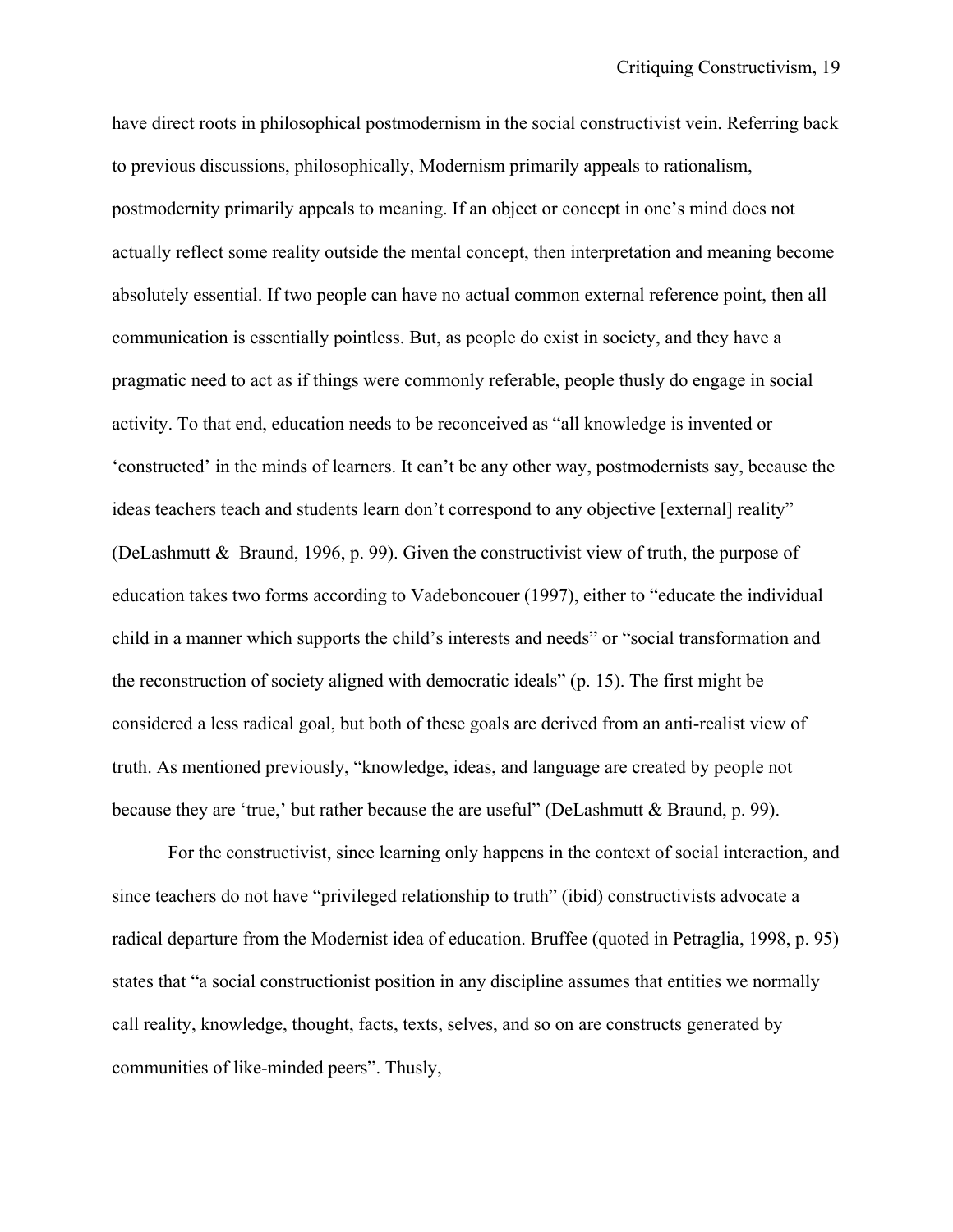knowledge arises through consensus rather than through correspondence with objective truth or in an individual's autonomous construction of that reality. For educators… social constructionism seems a logical and complementary extension of constructivist learning theory especially as embodied in sociohistorist and second-wave cognitive schools of thought (Petraglia, pp. 95-96).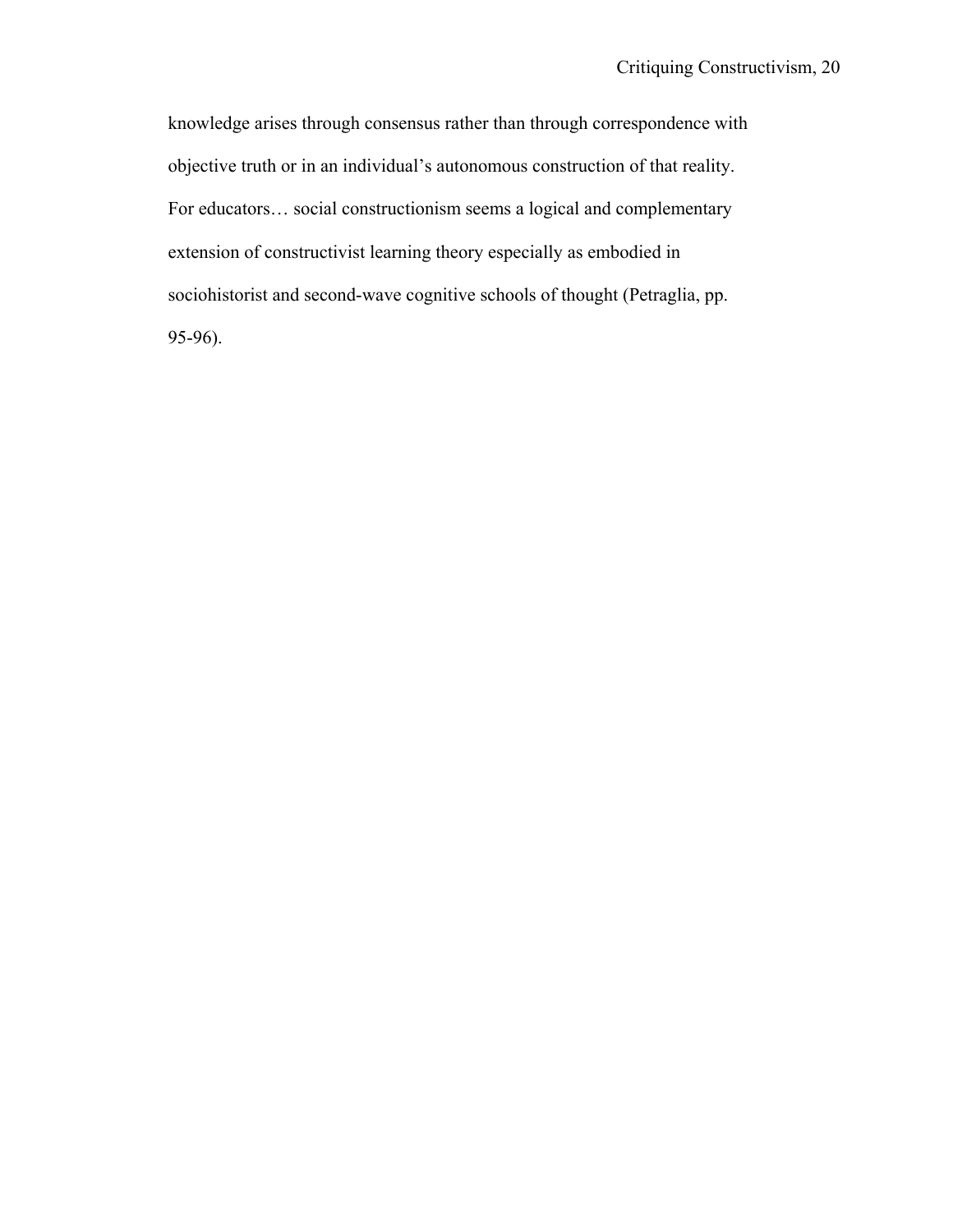The chart below, taken from DeLashmutt and Braund (1997, p. 97)

demonstrate the shift in perspective in four important arenas; knowledge,

culture, values, and human nature

|                        | Modernist Theory <sup>2</sup>                                                                                                                                                                                                                                                                                                                                                                                                                                                                                                    | Postmodern Theory<br>Educators are biased facilitators<br>and co-"constructors" of<br>knowledge.                                                                                                                                                                                                                                                                                                                                                                                                                                                                                                     |  |  |
|------------------------|----------------------------------------------------------------------------------------------------------------------------------------------------------------------------------------------------------------------------------------------------------------------------------------------------------------------------------------------------------------------------------------------------------------------------------------------------------------------------------------------------------------------------------|------------------------------------------------------------------------------------------------------------------------------------------------------------------------------------------------------------------------------------------------------------------------------------------------------------------------------------------------------------------------------------------------------------------------------------------------------------------------------------------------------------------------------------------------------------------------------------------------------|--|--|
| Knowledge              | Educators should be<br>authoritative transmitters of<br>unbiased knowledge.                                                                                                                                                                                                                                                                                                                                                                                                                                                      |                                                                                                                                                                                                                                                                                                                                                                                                                                                                                                                                                                                                      |  |  |
| Culture                | Culture is both an object of<br>study and a barrier to learning.<br>Students from diverse cultures<br>must be trained in a shared<br>language before teachers can<br>transmit knowledge to them.                                                                                                                                                                                                                                                                                                                                 | The modernist goal of unifying<br>society results in domination<br>and exploitation, because unity<br>is always based on dominant<br>culture. All cultures are not only<br>of equal value, but also<br>constitute equally important<br>realities. Minority students must<br>be empowered to fight against<br>Eurocentric enculturation.                                                                                                                                                                                                                                                              |  |  |
| <b>Values</b>          | Traditional modernists believe<br>that educators are legitimate<br>authorities on values, and<br>therefore they should train<br>students in universal values. More<br>liberal modernists argue that<br>education should be "values-<br>neutral." Teachers help students<br>with "values clarification"-<br>deciding what values each<br>individual student will hold.<br>Values can and should be<br>separated from facts. The most<br>important values are rationality,<br>freedom, and progress.                               | Education should help students<br>construct diverse and personally<br>useful values in the context of their<br>cultures. Values are considered<br>useful for a given culture, not true<br>or right in any universal sense.<br>Since teachers cannot avoid<br>teaching their own values, it is<br>okay for teachers to openly<br>promote their values and social<br>agendas in the classroom as long<br>as these are not "fundamentalist"<br>or totalistic." Important values<br>to teach include diversity,<br>tolerance, freedom, creativity,<br>emotional expressiveness, and<br>use of intuition. |  |  |
| Human<br><b>Nature</b> | Modernists generally believe in a<br>stable, inherent self that can be<br>objectively known. Since humans<br>are thought to have a stable<br>essential nature, IQ tests, and<br>other similar "objective tests."<br>can be used to discover<br>students' innate intelligence. By<br>giving students mastery over<br>subject matter, teachers enhance<br>students' self-esteem. Education<br>helps individuals discover their<br>identities. Individuals and<br>society progress by learning and<br>applying objective knowledge. | Students have no "true self" or<br>innate essence. Rather, selves are<br>social constructs. Postmodern<br>educators believe self-esteem is a<br>precondition for learning. They<br>view education as a type of<br>therapy. Education helps<br>individuals appreciate their<br>identities rather than discover<br>them. Individuals and society<br>progress when people are<br>empowered to attain their own<br>chosen goals.                                                                                                                                                                         |  |  |

### POSTMODERN IMPACT: EDUCATION / 97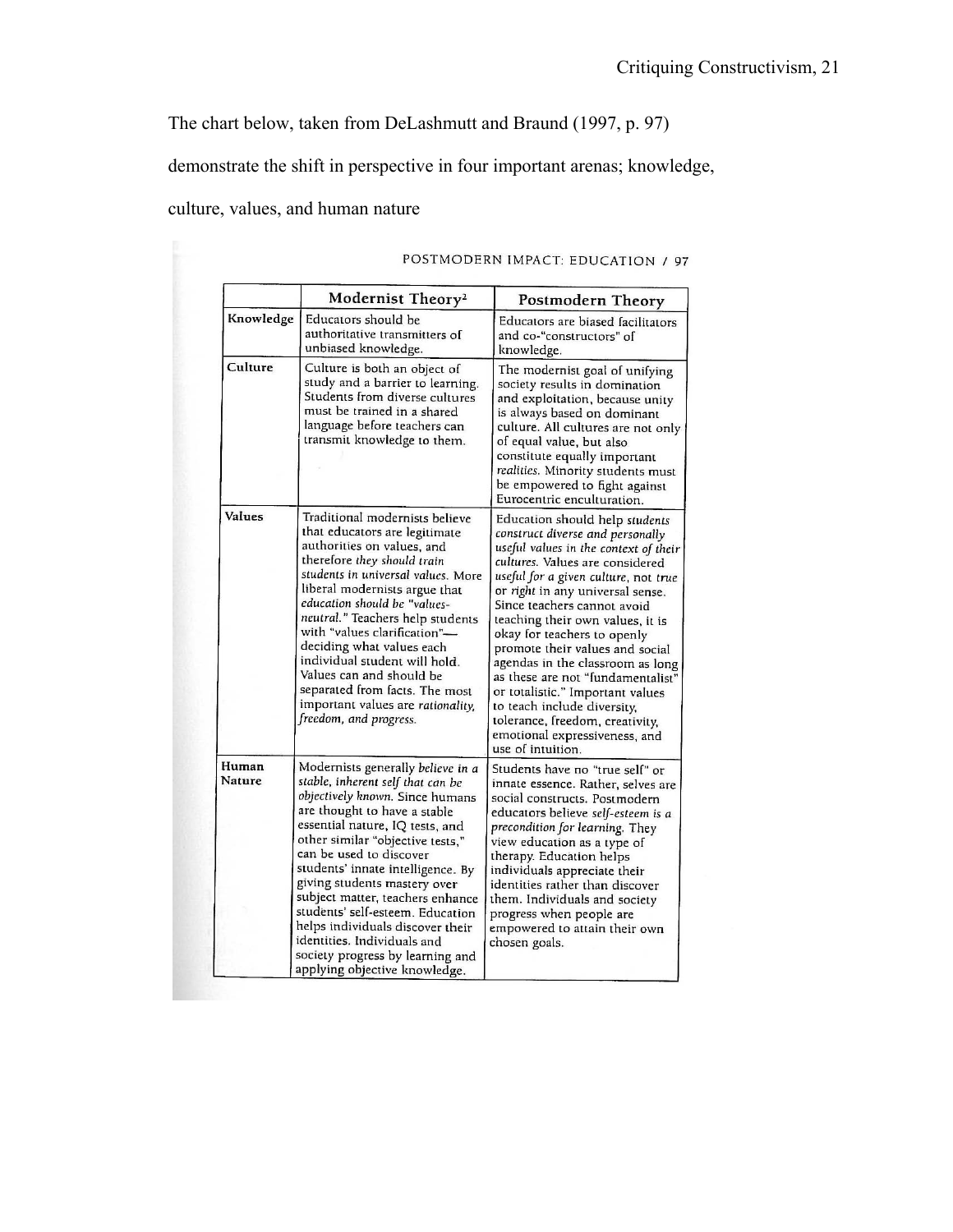## Appendix A

## A Typical "Basic Questions" Chart

| 吅<br>What is the object of<br>cognition? (Ontological<br>aspect)                        | (Ontological) realism.<br>A world exists independently of<br>human cognition, i. e. independent of<br>thought and speech processes<br>[cp. e.g. Bunge (1977)].                                                                                                                                                                                                                            |                                                                                                                                                                  | (Ontological) idealism.<br>The "world" is a construct<br>depending on human consciousness<br>[cp. e.g. von Foerster (1996)].                                                                                                                                                                                                                      |                                                                                                                                                                                                                                       |
|-----------------------------------------------------------------------------------------|-------------------------------------------------------------------------------------------------------------------------------------------------------------------------------------------------------------------------------------------------------------------------------------------------------------------------------------------------------------------------------------------|------------------------------------------------------------------------------------------------------------------------------------------------------------------|---------------------------------------------------------------------------------------------------------------------------------------------------------------------------------------------------------------------------------------------------------------------------------------------------------------------------------------------------|---------------------------------------------------------------------------------------------------------------------------------------------------------------------------------------------------------------------------------------|
| $[II]$<br>What is the relationship<br>between cognition and the<br>object of cognition? | Epistemological realism .<br>objective cognition of an<br>independent reality is possible. It<br>claims the possibility of eliminating<br>subject-dependent distortions of the<br>cognition of reality, as soon as<br>suitable measures for the removal of<br>appropriate intervening variables are<br>found [cp. e.g. Loose (1972)]                                                      |                                                                                                                                                                  | Constructivism.<br>Cognition in is subjective, i.e.<br>"private". The relationship of<br>cognition and the object of<br>cognition is thus determined clearly<br>by the identifiable subject<br>[cp. e.g. Glasersfeld (1986, 1987),<br>Lorenzen (1987), Wyssusek and<br>Schwartz (2003)].                                                          |                                                                                                                                                                                                                                       |
| $[\mathbb{II}]$<br>What is true cognition?<br>(Concept of truth)                        | Correspondence theory<br>of truth .<br>True statements are<br>those which conespond<br>with "real world facts"<br>[see below].                                                                                                                                                                                                                                                            | Consensus theory of<br>truth.<br>A statement is true (for<br>a group), if and only if ,<br>it is acceptable for the<br>group [see below].                        |                                                                                                                                                                                                                                                                                                                                                   | Semantic theory of<br>truth.<br>A requirement for true<br>statements is the<br>differentiation of an<br>object and a meta<br>language [see below].                                                                                    |
| [V]<br>What is the origin of<br>cognition/knowledge?                                    | Empiricism.<br>Ex perience-based<br>knowledge is called <i>a</i><br>posteriori or empirical<br><i>knowledge</i> [Alavi et al.,<br>1989, Berkley, 1975,<br>Hume, 1978, Locke,<br>1982, Camap, 2003,<br>Quine, 1961, Carnapet<br>al., 1929]                                                                                                                                                 | Rationalism .<br>Non-experience-based<br>as a priori knowledge .<br>[Leibniz, 1962,<br>Chomsky, 1965,<br>and Hunter, 1992,<br>Descartes, 1996,<br>Bonjour, 1998] | knowledge is referred to<br>Spinoza, 1992, Hanson                                                                                                                                                                                                                                                                                                 | Kantianism.<br>Conciliating positions<br>recognize both experience<br>and intellect as sources of<br>cognition. Thoughts are<br>meaningless without<br>content, cognitions are<br>blind without being linked<br>to terms [Kant, 1999] |
| [V]<br>By what means can<br>cognition be achieved?<br>(Methodological aspect)           | Inductivism.<br>Induction is understood as the<br>extension from individual cases to<br>universal phrases, the generalization.<br>An inductive conclusion means the<br>transfer from statements via<br>(observed, empirical ) individual<br>cases to a universal law a statement<br>on the basis of an assumption of<br>homogeneity on nature [cp. e.g. Rott<br>(1995), Seiffert (1996)]. |                                                                                                                                                                  | Deductivism .<br>Deduction is seen as the derivation<br>of a statement (thesis A) from other<br>statements (hypothesis $A_1, \ldots, A_n$ )<br>with the help of logical conclusions.<br>It is the derivation of the individual<br>from the universal and is applied,<br>for example, in mathematical axiom<br>systems [cp. e.g. Gethmann (1995)]. |                                                                                                                                                                                                                                       |

Chart retrieved from http://jasss.soc.surrey.ac.uk/8/4/1/Figure5.jpg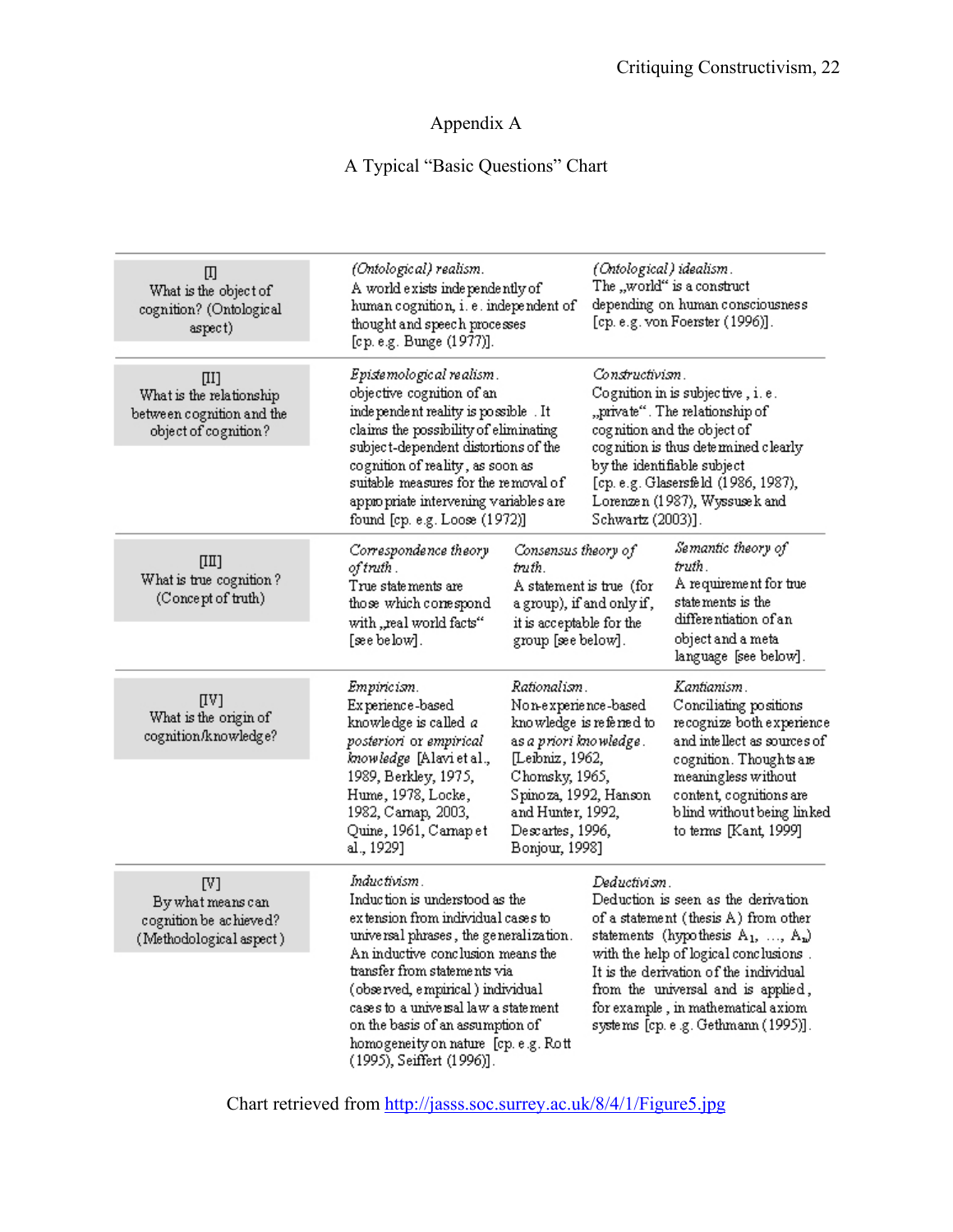#### References

- Bergesen, A. (2004). *Durkheim's theory of mental categories: A review of the evidence*. Annual Review of Sociology, 30 (pp. 395-408).
- Boghossian, P. (2006). *Fear of knowledge: Against relativism and constructivism*. Oxford University Press, Inc.: New York.
- Clark, G. H. (1968). *An introduction to Christian philosophy*. The Trinity Foundation: Jefferson, Maryland.
- DeLashmutt, G. & Braund, R. (1996). Postmodern impact: Education. In McCallum, D. (Ed.) (1996). *The death of truth: Responding to multiculturalism, the rejection of reason, and the new postmodern diversity*. Minneapolis, MN: Bethany House Publishers, pp. 95-125.
- Frame, J. *The thought of Cornelius Van Til*. Course Lecture Outline. Retrieved October 15, 2007 from

http://reformedperspectives.org/files/reformedperspectives/hall\_of\_frame/VT\_The%20T\_ hought%20of%20Cornelius%20Van%20Til.doc

- Martin, G. R. (2006). *Prevailing worldviews of western society since 1500*. Triangle Publishing: Marion, OH.
- Naugle, D. K. (2002). *Worldview: The history of a concept*. William. B. Eerdmans Publishing Co.: Grand Rapids, MI.
- Nightingale, D. J. and Cromby, J. (2002). *Social constructionism as ontology*. Theory and Psychology, Vol. 12(5). Pp. 701-713. Sage Publications.
- Penner, M. B. (2006). *Cartesian anxiety, perspectivalism, and truth: A response to J. P. Moreland*. In Philosophia Christi, Vol. 8 (1). pp. 85-98.